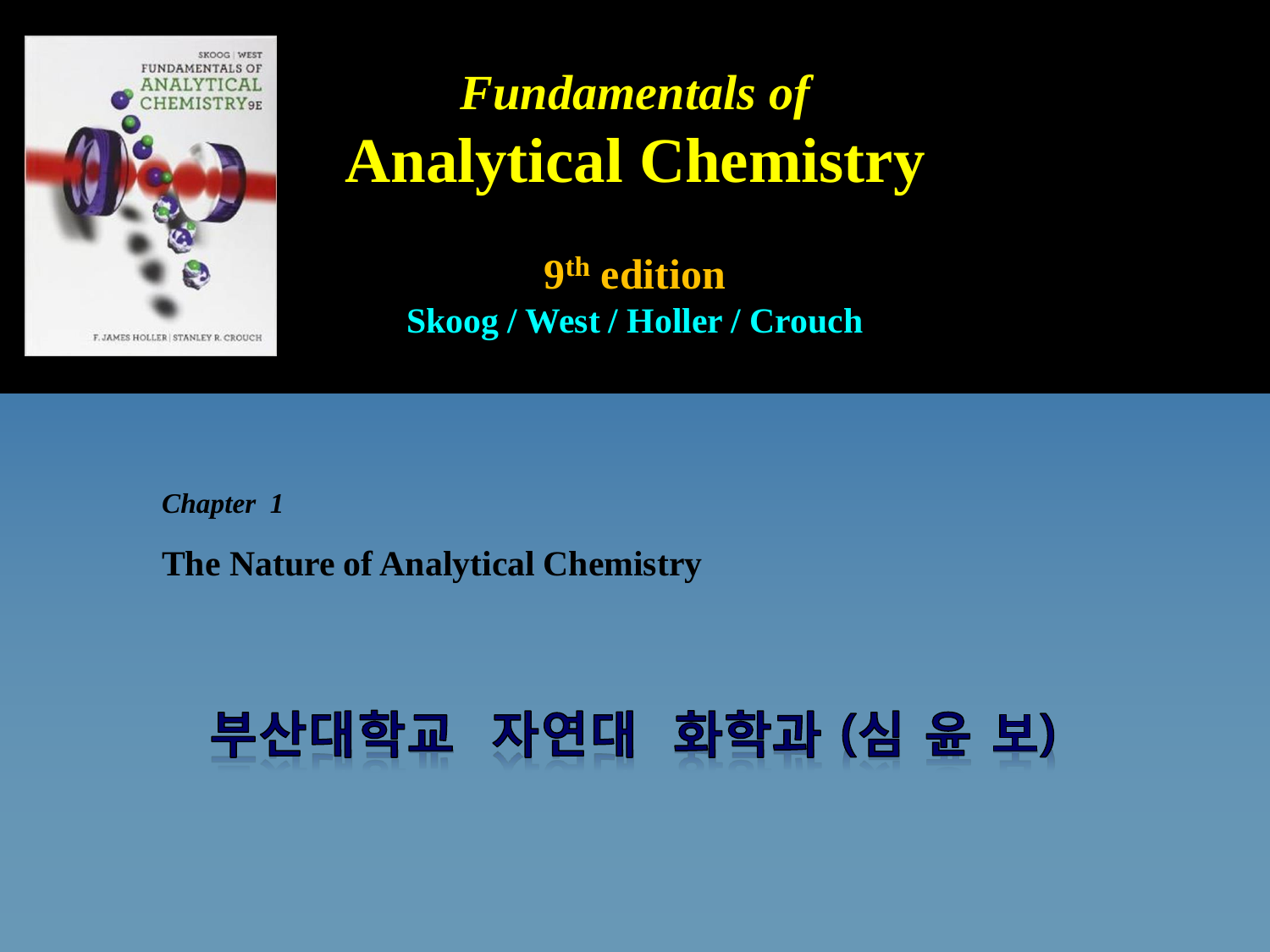# 교수목표 및 강의계획

1.교수목표 및 강의계획 (course objectives & Description)

1) 교수목표:

A sound physical understanding of the principles of analytical chemistry and applications

- 1) 분석화학에 중요한 화학적 원리들을 (chemical principles) 숙지시키는데 있다.
- 2) 실험자료의 정확성과 정밀성을 판단할 수 있는 능력을 개발시키며, 통계적 방법을 사용하여 판 단을 명확히 할 수 있는 능력 함양.
- 3) 분석화학 문제를 정량적인 방법으로 푸는데 필요한 능력 배양 및 최근의 분석화학에서 사용하고 있는 다양한 습식 분석기술 숙지.
- 2) 강의계획

습식분석법의 기초가 되는 화학평형, 화학량론 및 이를 사용한 응용에 대해 강의

- 2. 주교재 (Required textbook) Quantitative Chemical Analysis, Daniel C. Harris, 8th eds. W.H.Freeman and Company, 2010.
- 3.평가방범 (Requirements & Grading) 중간고사 40%, 기말고사 40%, 보고서10%, 출석10%
- 4. 참고문헌 (References)
	- -Exploring Chemical Analysis, D.S.Harris, W.H.Freeman and Company, New York, 2001,
- Fundamental of Analytical Chemistry, Skoog, West, Holler, Crouch, 8th edition, Saunders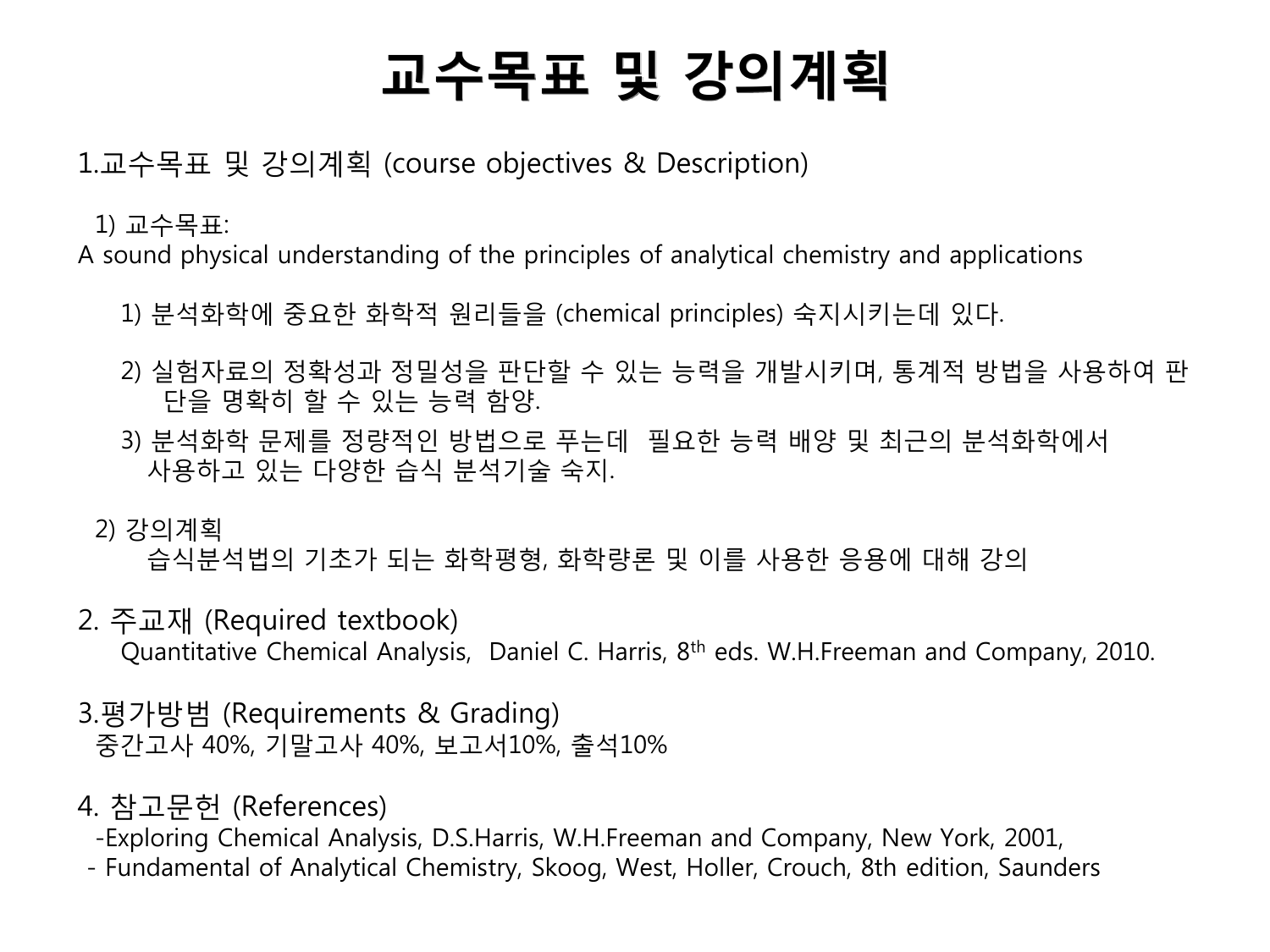# Time Table

| weeks | contents                                                   |
|-------|------------------------------------------------------------|
| 제 1주  | 1) Introduction and Chemical Measurements                  |
| 제 2주  | 2) Tools of the Trade                                      |
| 제 3주  | 3) Experimental Error                                      |
| 제 4주  | 4) Statistic and Quality Assurance and Calibration Methods |
| 제 5주  | 5) Chemical Equilibrium<br>(임시고사)                          |
| 제 6주  | 6) Gravimetric Analysis and Precipitation Titration        |
| 제 7주  | 7) Activity and the Systematic Treatment of Equilibrium    |
| 제 8주  | 8) Monoprotic Acid-Base Equilibria                         |
| 제 9주  | 9) Polyprotic Acid-Base Equilibria                         |
| 제 10주 | 10) Acid-Base Titrations<br>(중간고사)                         |
| 제 11주 | 11) EDTA Titrations                                        |
| 제 12주 | 12) Advanced Topics in Equilibrium                         |
| 제 13주 | $\boldsymbol{\mathsf{II}}$<br>13)                          |
| 제 14주 | 14) Fundamentals of Electrochemistry                       |
| 제 15주 | 15) Redox Titrations                                       |
| 제 16주 | 16) 기말고사                                                   |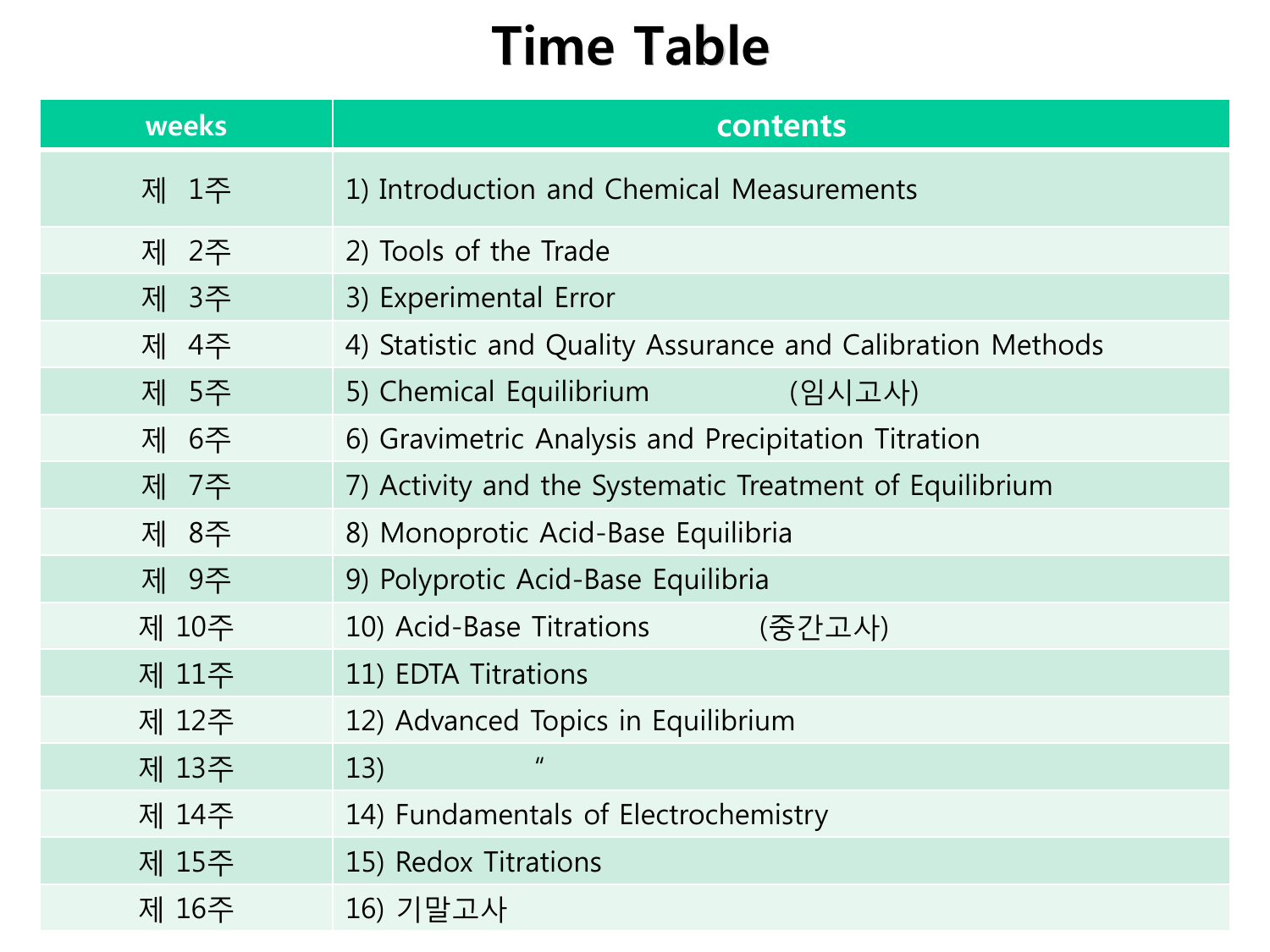-. Relative number of Chemists working for their major employers

- Industry(57%)
- Local authority (12%)
- Central government(7%)
- University (7%)
- Nationalised industry(5%)
- Other employer(3%)
- Regioal authority(3%)
- Atomic energy (2%)
- Self-employed(2%)
- Area authority (1%)
- Consulting(1%)

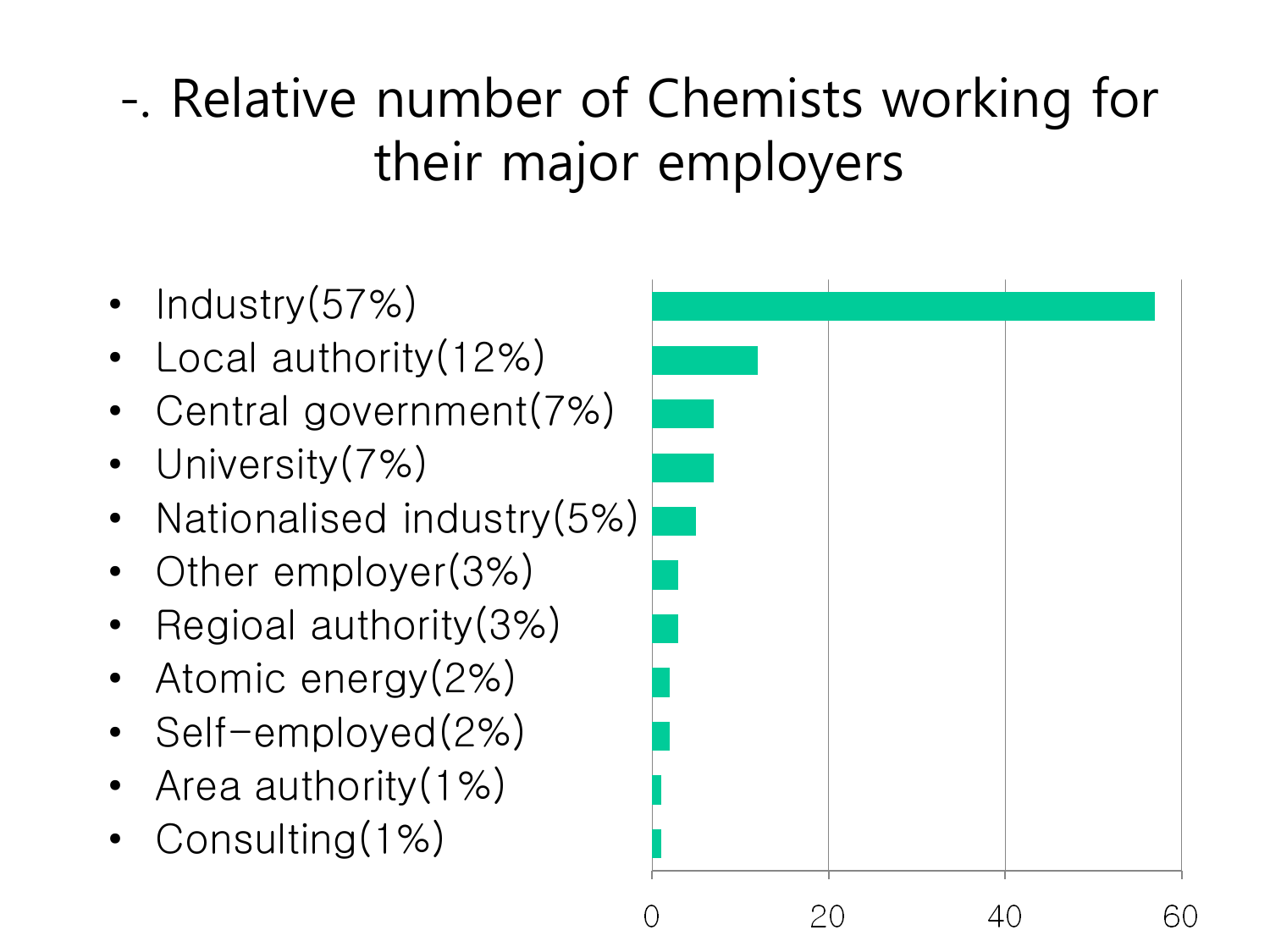# -. A more breakdown of the field of employment of chemists

- Education (including universities, polytechnics, colleges, and schools (18%)
- Pharmaceutical (13%)
- Other chemical (8.5%)
- Other industry (including transport, communications, mining, building, automotive, aerospace, textile, tobacco, photographic, etc.) (8%)
- Plastic (6.5%)
- Research institute (6%)
- Food, drink (5%)
- Oil (5%)
- Water supply (5%)
- Central or local government (4.5%)
- Gas and electricity supply (3.5%)
- Electronic (2.5%)
- Metallurgical (2%)
- Detergents (2%)
- Paper and printing (2%)
- Consulting (1.5%)
- Cosmetics (1.5%)
- Other services (1.5%)
- Hospital (1.4%)
- Glass (1.3%)
- Other (1.3%)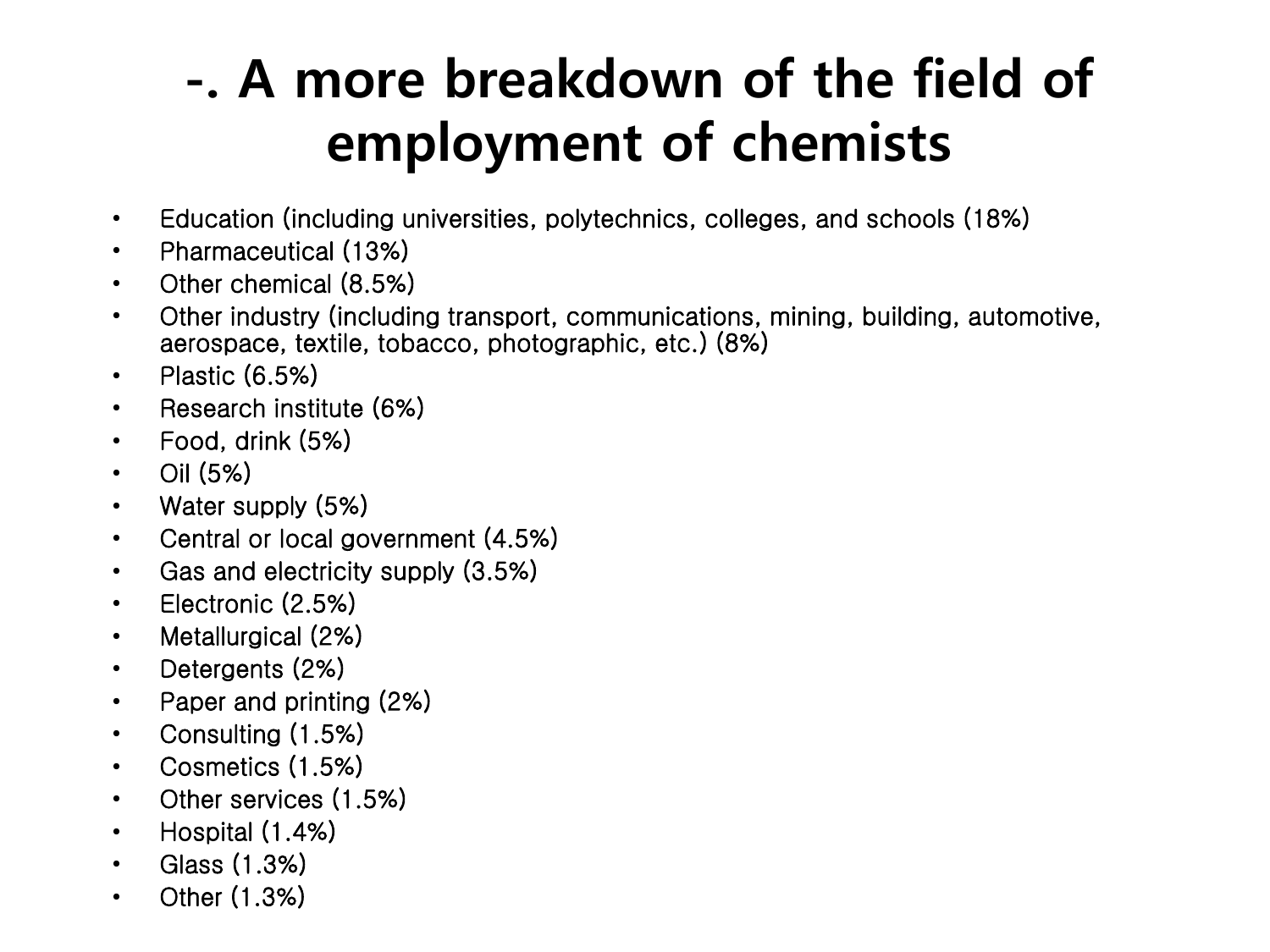## **"**The quality of life heavily depends on the chemical industry**"**

## 1. Chemistry :

\* Fields :

- \* Manufacturing ; metal, cement, glass, plastics, adhesives, nails, screws, polish, paint
- \* Clothes; fiber, paint, detergents
- \* Food ; drink, spices and preservatives
- \* Agriculture ; pesticides , fertilizer, animal feeds, supplements
- \* Pharmaceutical industry ;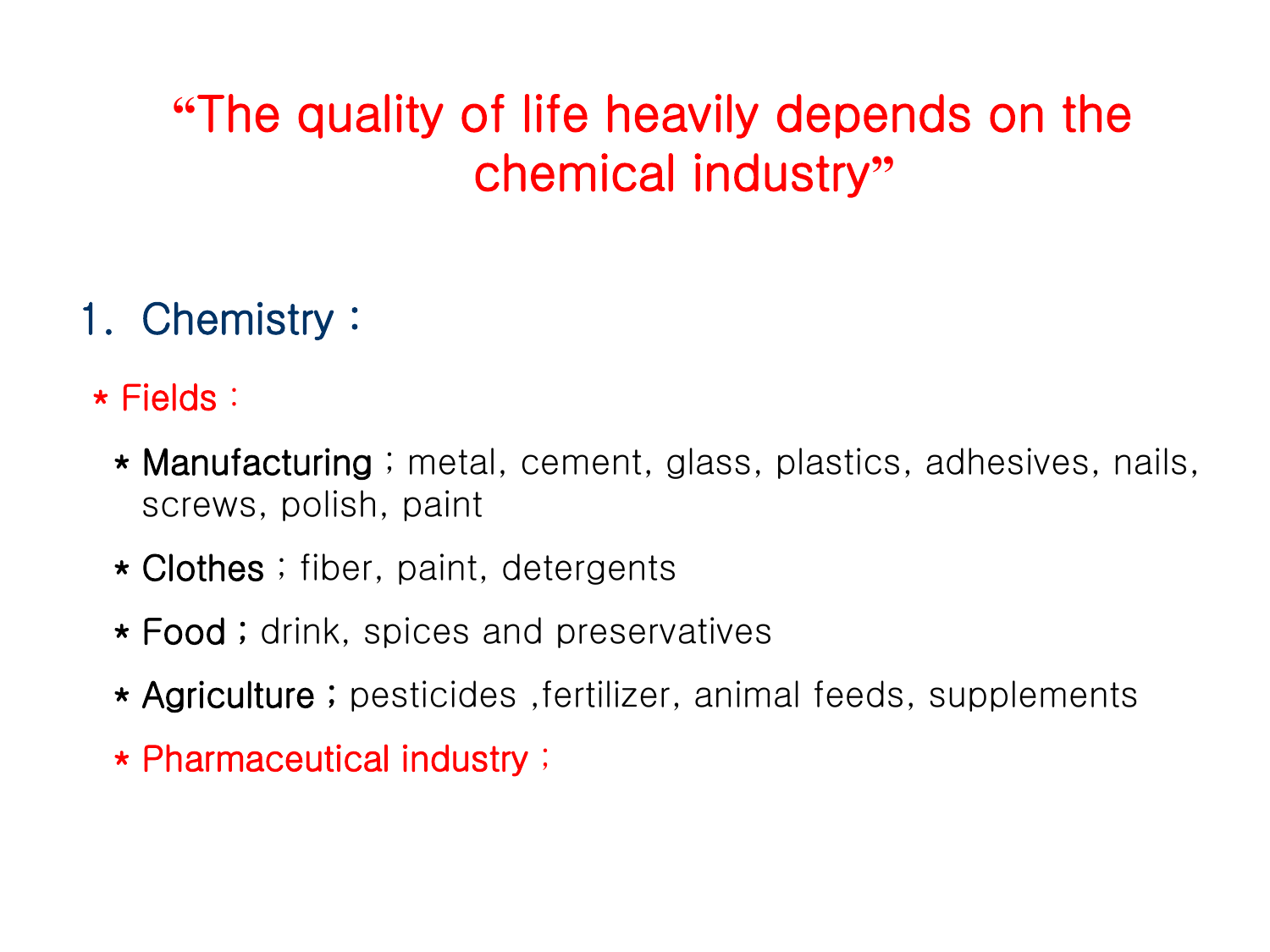## What Is Analytical Chemistry?

Analytical chemistry is the science of obtaining, processing, and communicating information about the composition and structure of matter: it is the art and science of determining what matter is and how much of it exists.

\*In 2012 (salary survey data), analytical chemistry was the most popular field of work for ACS chemists.

Principle of classical method; 1) stoichiometry 2) equilibrium state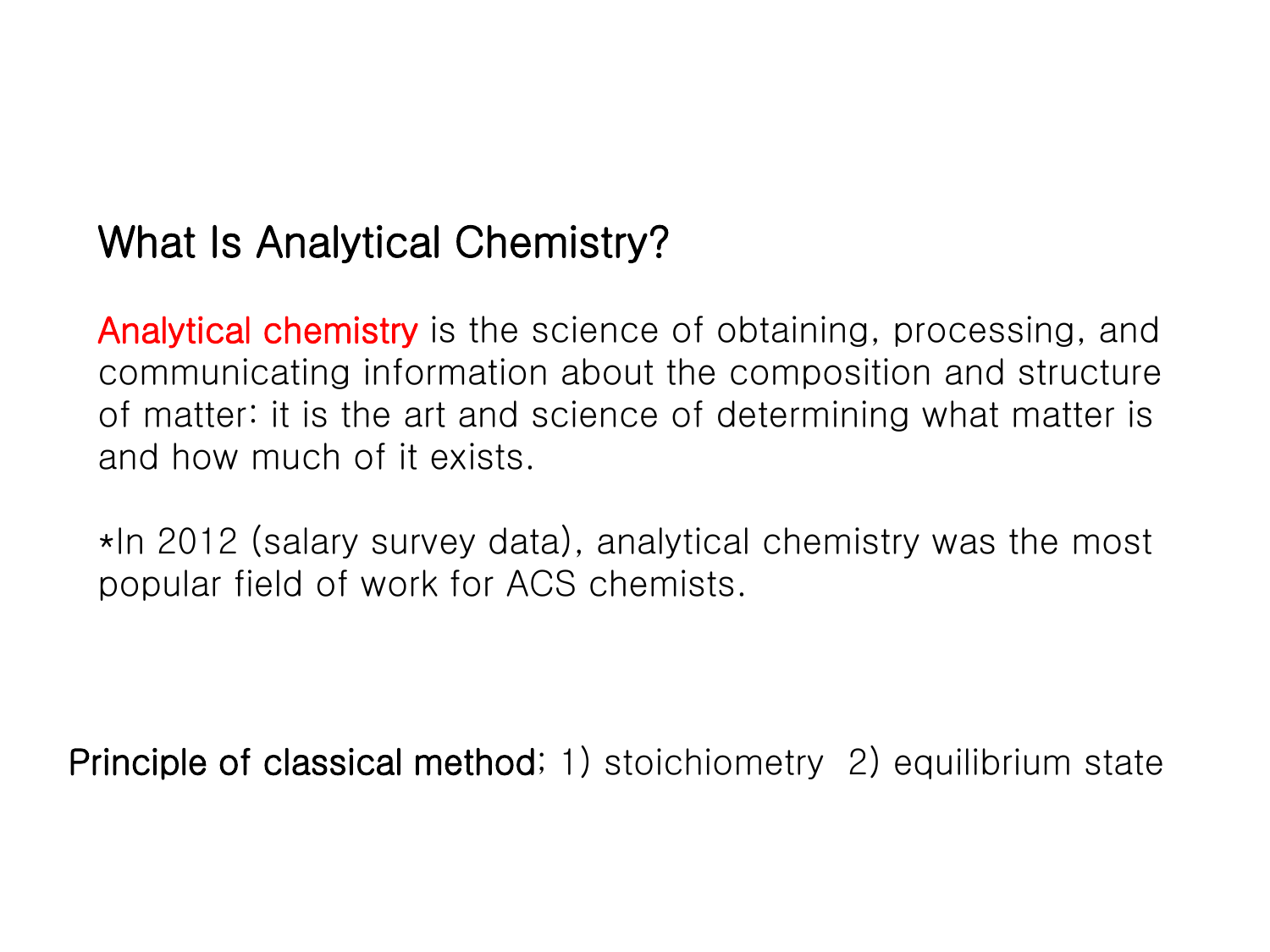# Definitions of analytical chemistry

Analytical chemistry is a science of chemical characterization and measurement."

## H. A. Laitinen, 1982

" Analytical chemistry is a science of signal production and interpretation."

## E. Pungor, 1987

" In the course of determination, chemical, physiochemical, and physical methods are used. All of them, however, have the same feature: it is the dependence of signal on analyte concentration. The important task of analytical chemistry is therefore the discovery and implantation of these dependencies into analytical procedures."

A. Lewenstam, J. Zytkow, 1987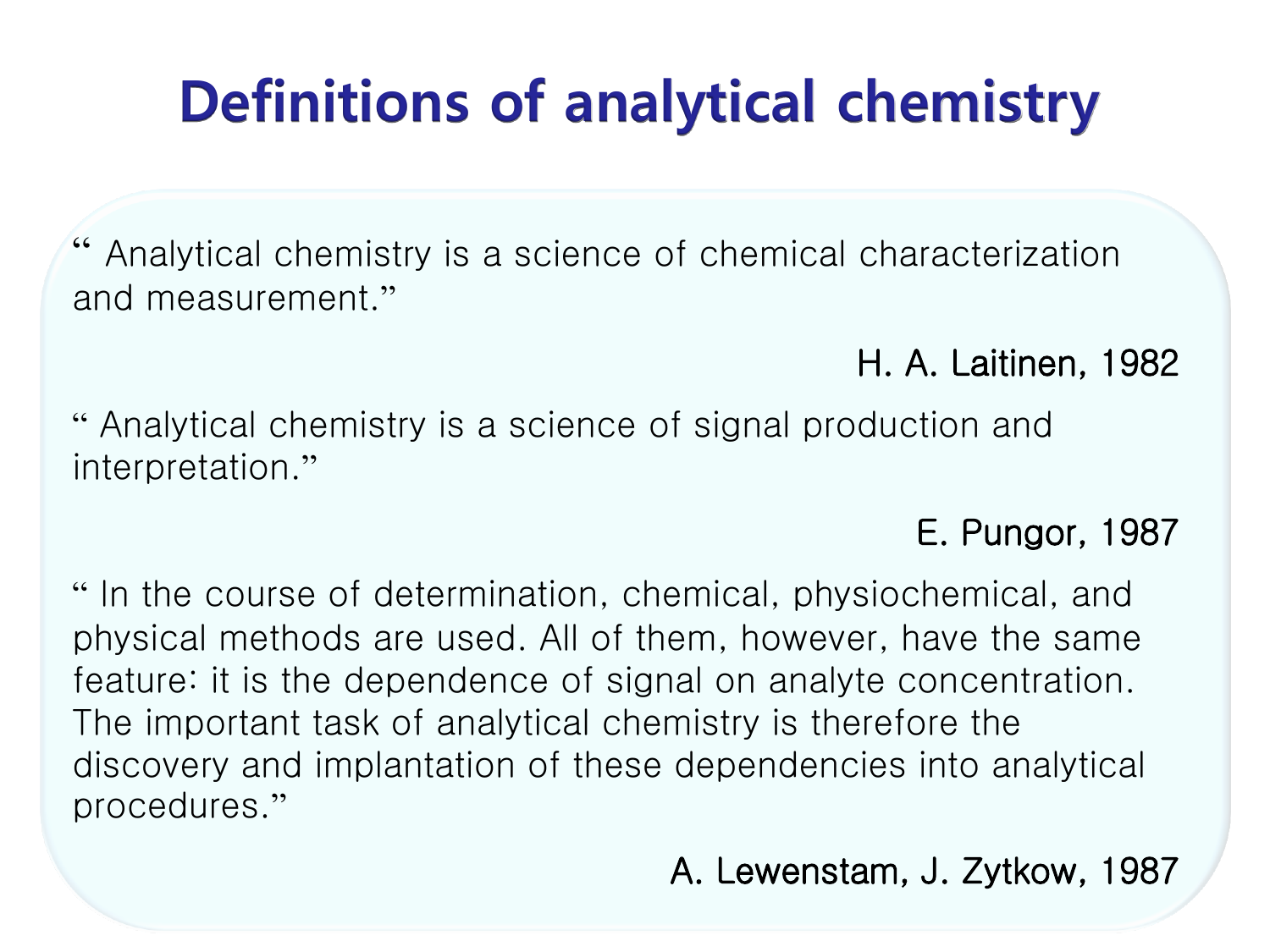## **Several different areas of analytical chemistry**



- **1. Clinical analysis - blood, urine, feces, cellular fluids, etc., for use in diagnosis.**
- **2. Pharmaceutical analysis - establish the physical properties, toxicity, metabolites, quality control, etc.**
- **3. Environmental analysis - pollutants, soil and water analysis, pesticides.**
- **4. Forensic analysis - analysis related to criminology; DNA finger printing, finger print detection; blood analysis.**
- **5. Industrial quality control - required by most companies to control product quality.**
- **6. Bioanalytical chemistry and analysis - detection and/or analysis of biological components (i.e.,**

 **proteins, DNA, RNA,** 

**carbohydrates,** 

 **metabolites, etc.).** 

**…………………………………**

**7. Archeology, Geology, Food Analysis,** 

@ 2004 Thomson - Brooks/Cole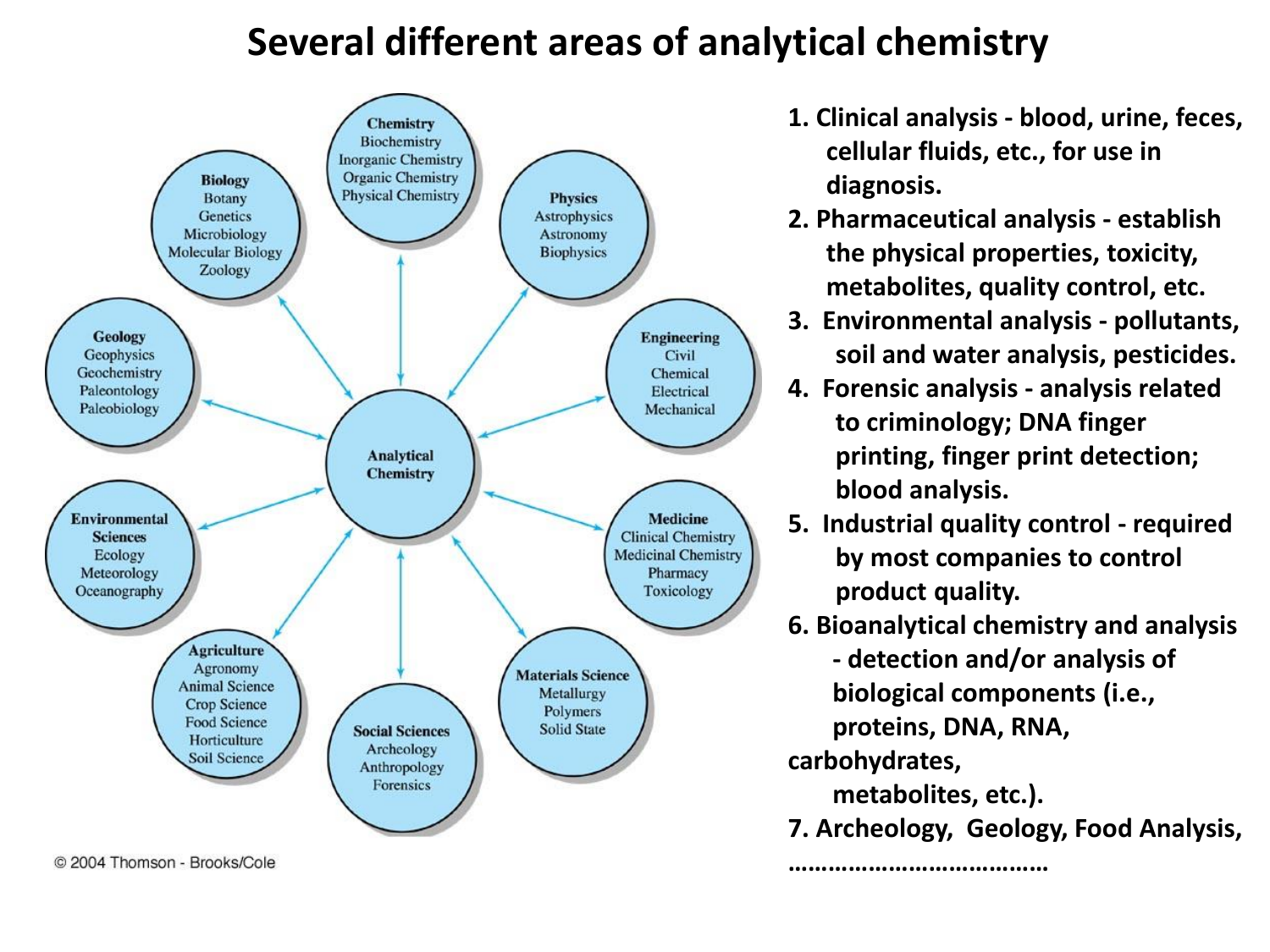# What do analytical chemists do? (RSC)

A. Manufacturing company : need to employ analytical chemists whose job it is to devise ways of measuring the relative amounts of the various chemical species that go to make up the particular material.

## Example,

- 1) the concentration of elements like carbon and nickel in the case of a steel sample
- 2) the amount of drug in a pill
- 3) the concentration of certain molecules such as the vitamins in a breakfast cereal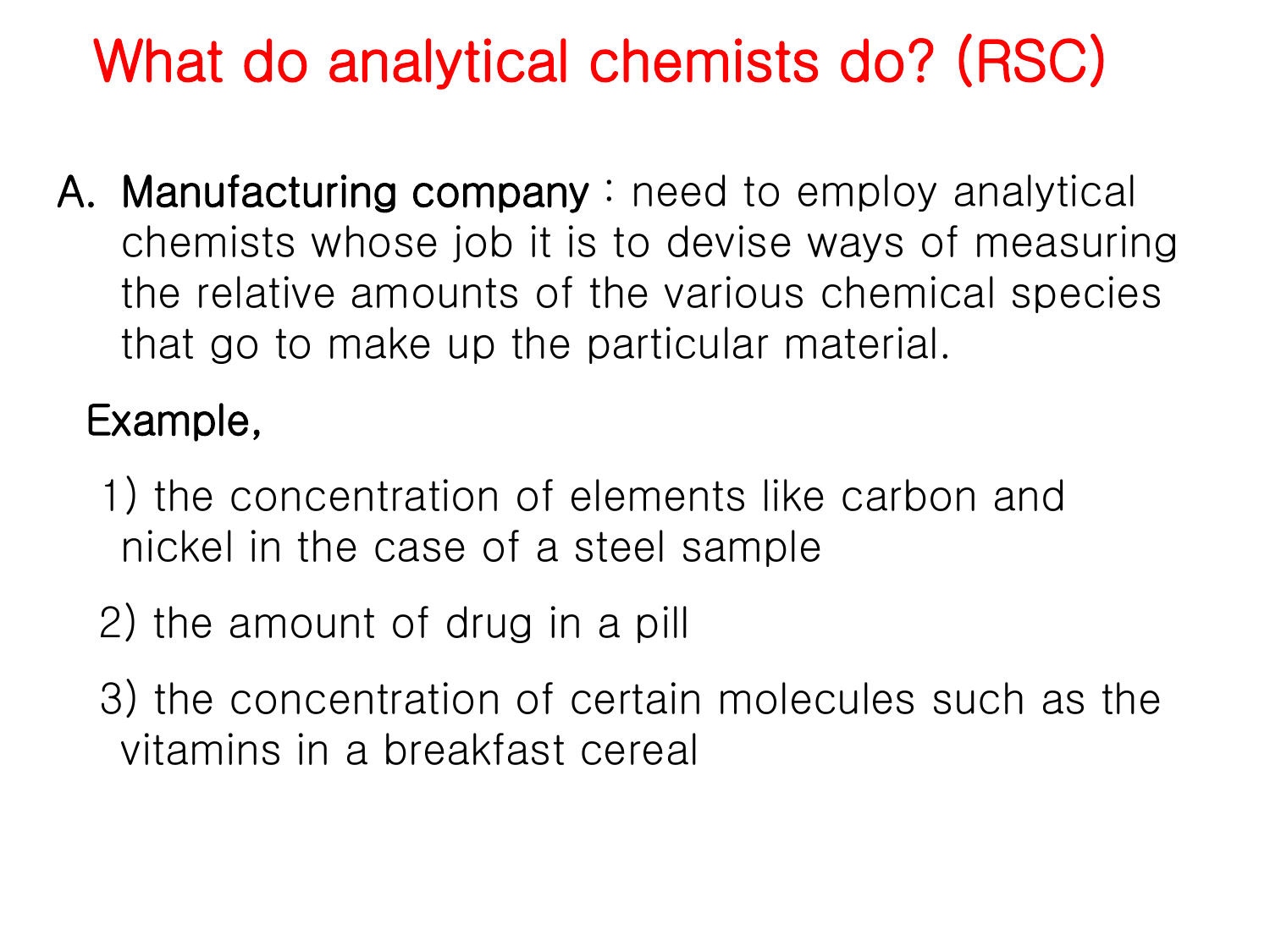Analytical chemist in industry:

 a)sampling and testing raw materials b)testing intermediates c) monitoring product quality d) monitoring effluent quality.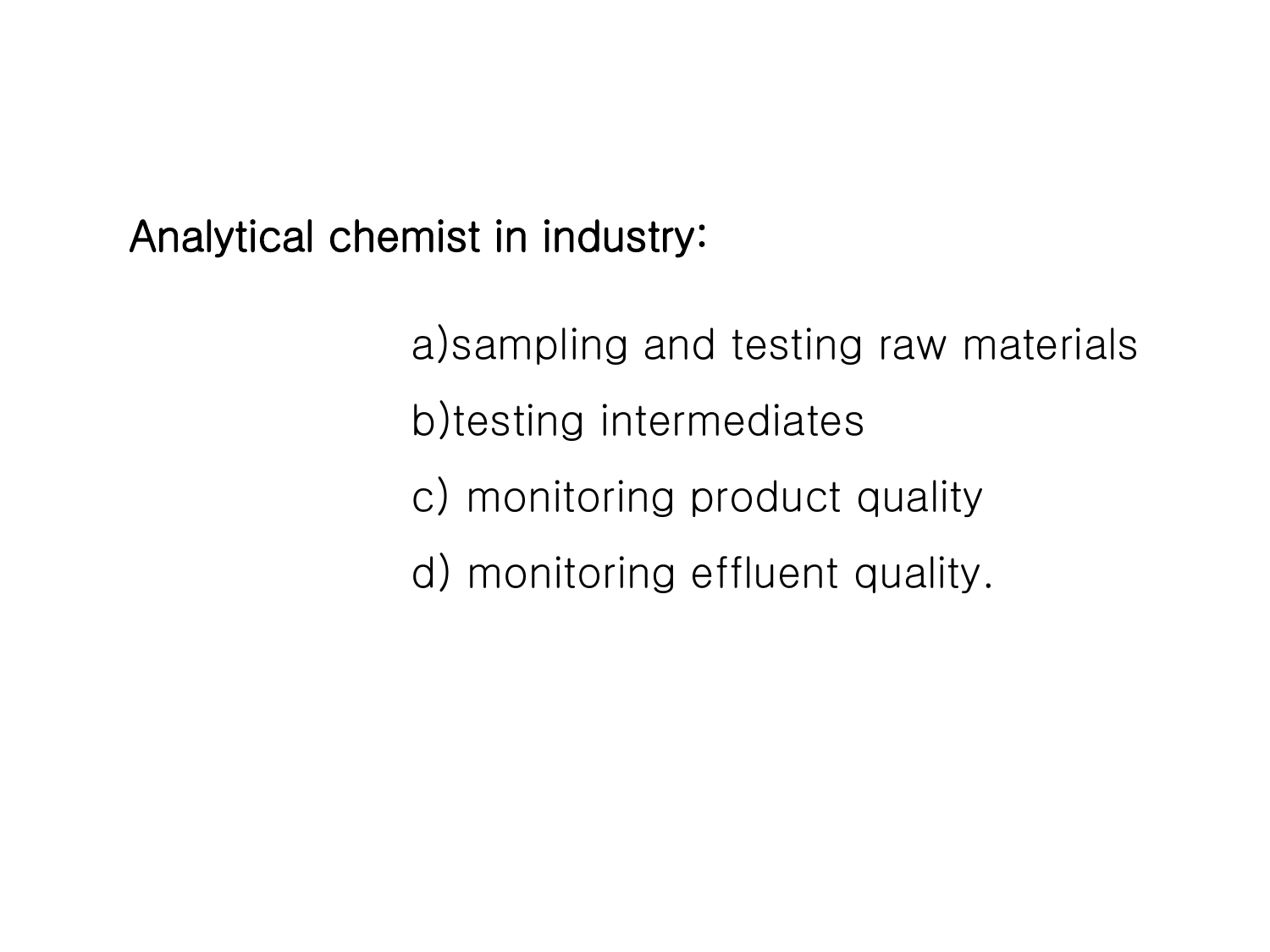B. Helping to save lives (clinical chemists) in hospital

- 1) The analysis of samples of patients' blood, urine, etc.
- 2) Monitoring the concentrations of certain key components of the blood or urine.
- 3) Analysis for the particular active ingredient or its metabolites.
- 4) Patient must be checked regularly to see that the level of drug circulating in the body is correct.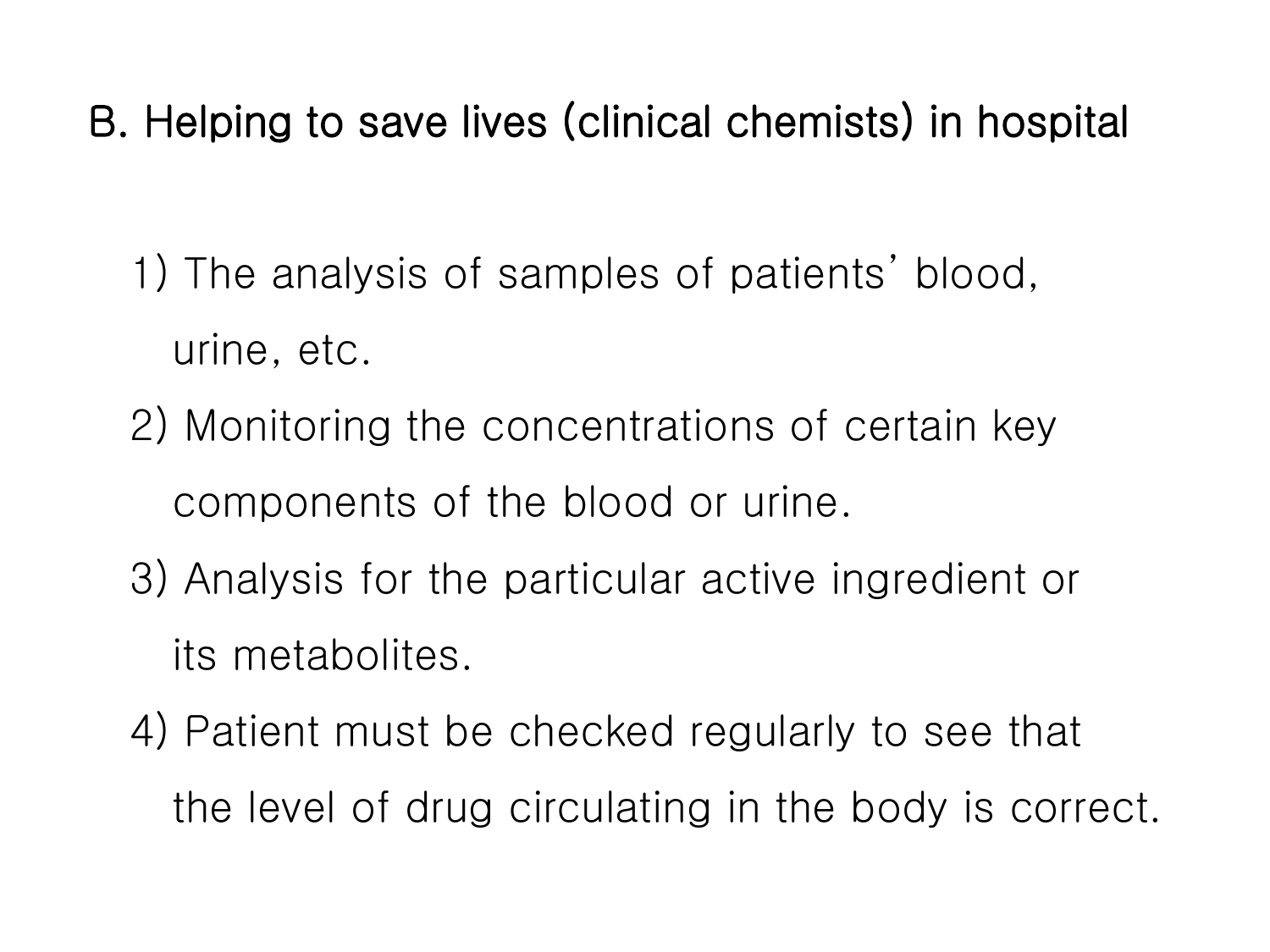C. Helping to protect the consumer and the environment; ex) 1) food and drink checking 2) the environment checking

Example,

- Analytical Chemists work in central and local government;
- 1) Analysis of food, water, drink, medicines, pesticides, beer, wines, spirits, oils, petrol, tobacco products, and a variety of contraband including drug,
- 2) The level of toxic and hazardous substances in the work place environment.
- 3) Monitoring-asbestos fibers, mercury vapour, or lead dust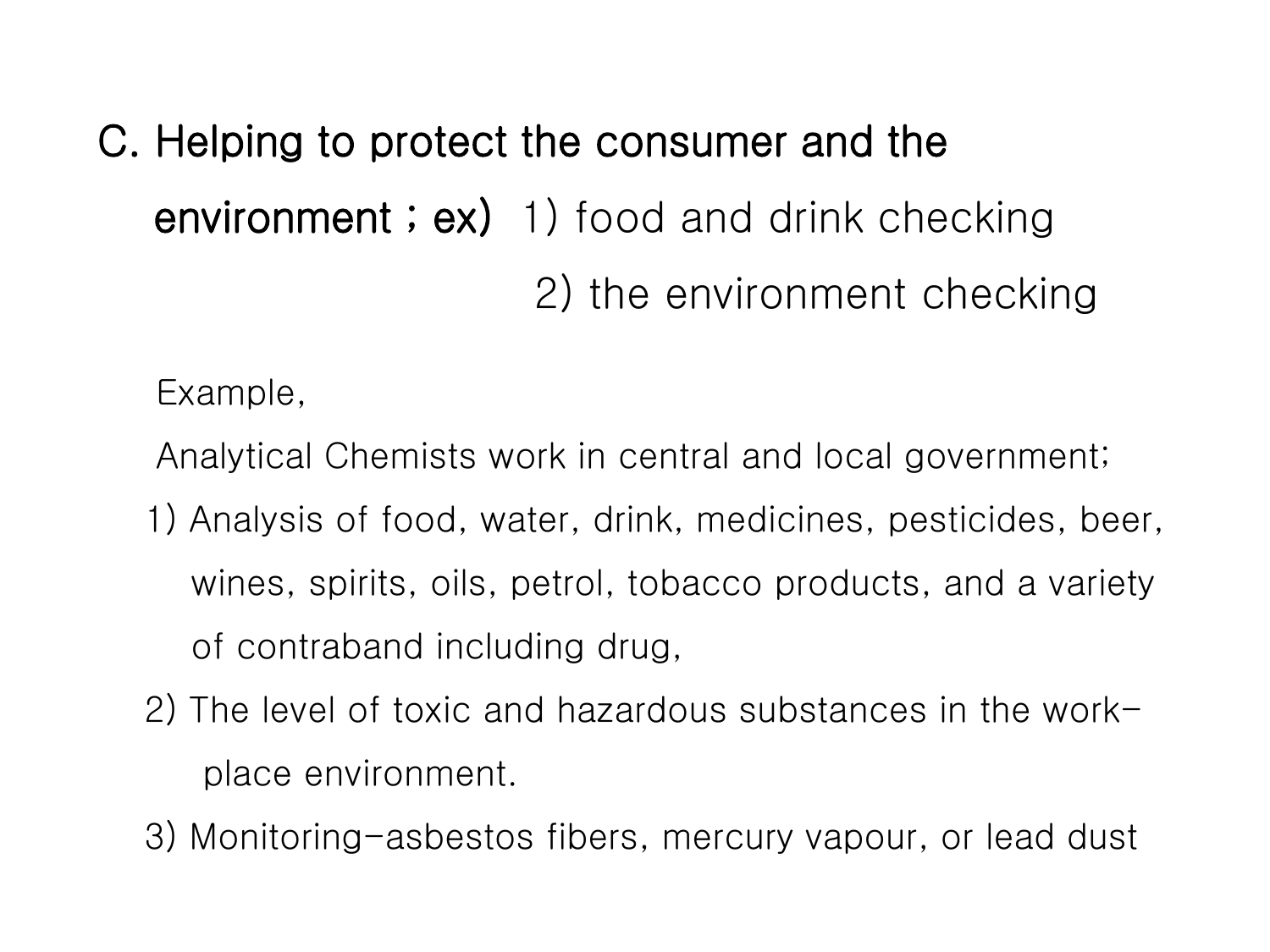## D. Helping the Farmer (agricultural chemist) ;

- 1) Monitoring the levels of nutrients in soils & Fisheries
- 2) Level of potentially harmful materials will be monitored in the soil, crops and animals.
- E. Helping to catch criminals ( forensic scientists) ; "Every contact leaves its traces"
- F. Helping to ensure fair play ; Drug abuse

G. Helping in other ways; 1) geological surveys 2) coal and gas supply 3) electricity generation 4) prospecting and so on.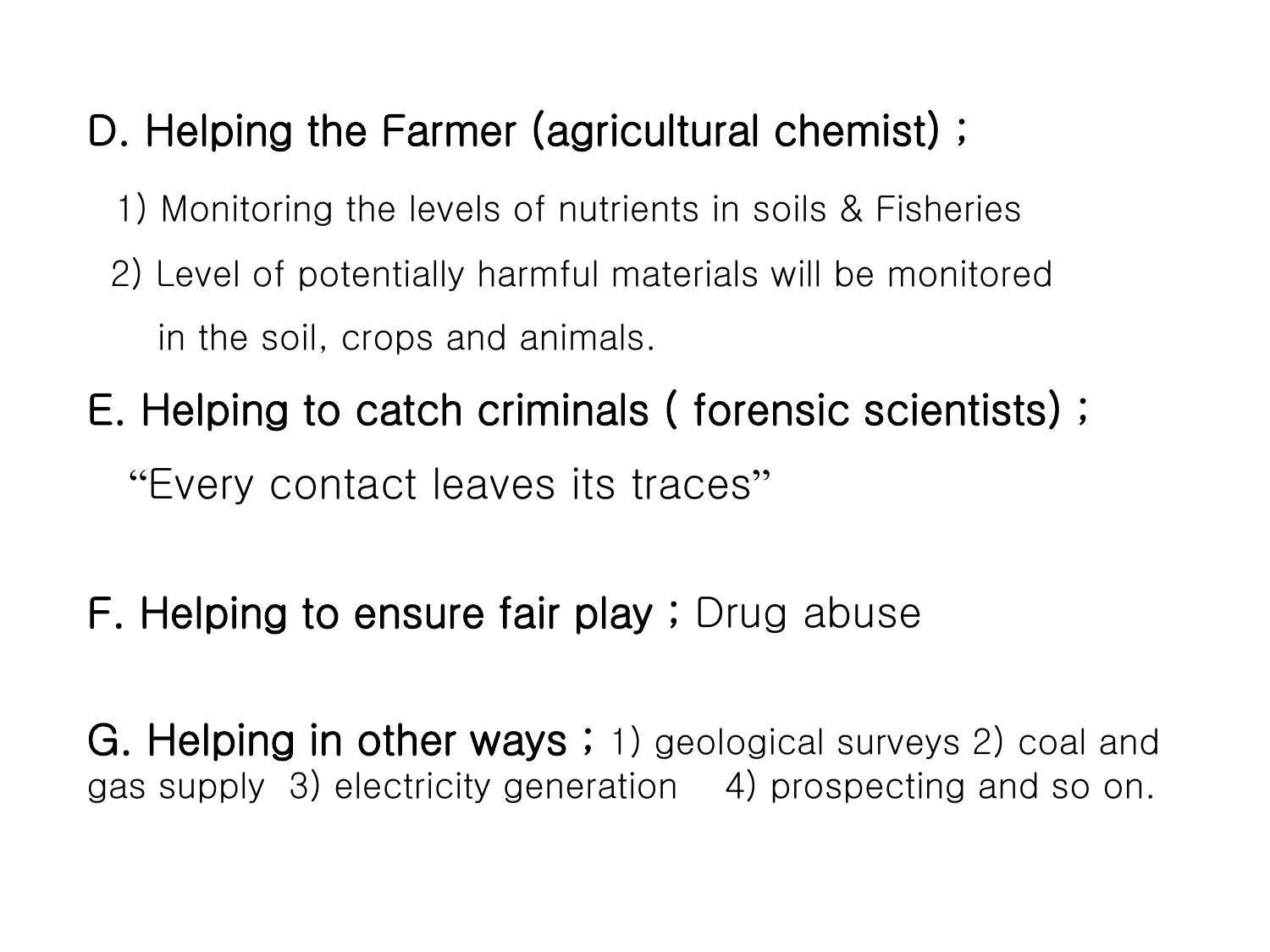## **What Do Analytical Chemists Do? (ACS )**

Analytical chemists use their knowledge of chemistry, instrumentation, computers, and statistics to solve problems in almost all areas of chemistry and for all kinds of industries.

#### For example, **their measurements are used to**

- 1) assure the safety and quality of food, pharmaceuticals, and water,
- 2) assure compliance with environmental and other regulations,
- 3) support the legal process,
- 4) help physicians diagnose diseases,
- 5) provide measurements and documentation essential to trade and commerce.

Analytical chemists often work in service-related jobs and are employed in industry, academia, and government.

• They conduct basic laboratory research; 1) perform process and product development; 2) design instruments used in analytical analysis; 3) teach; and 4) work in marketing and law.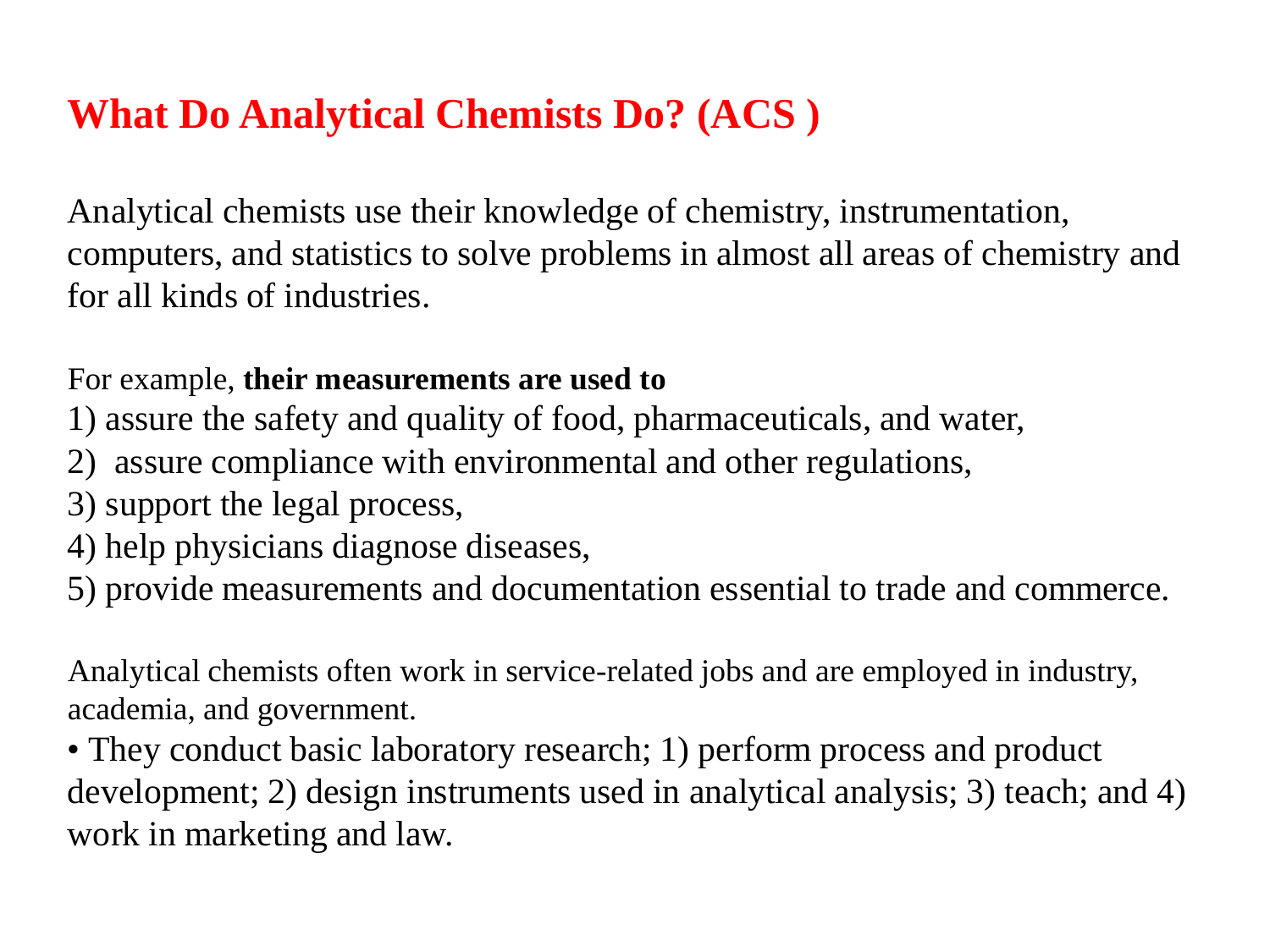## Professional Organizations

- (KCS and) ACS Division of Analytical Chemistry
- Subdivision of Separations Chemistry (SCSC)
- Analytical Chemistry Springboard
- Analytical Sciences Digital Library (ASDL)
- National Registry of Certified Chemists (NRCC)
- Society for Applied Spectroscopy (SAS)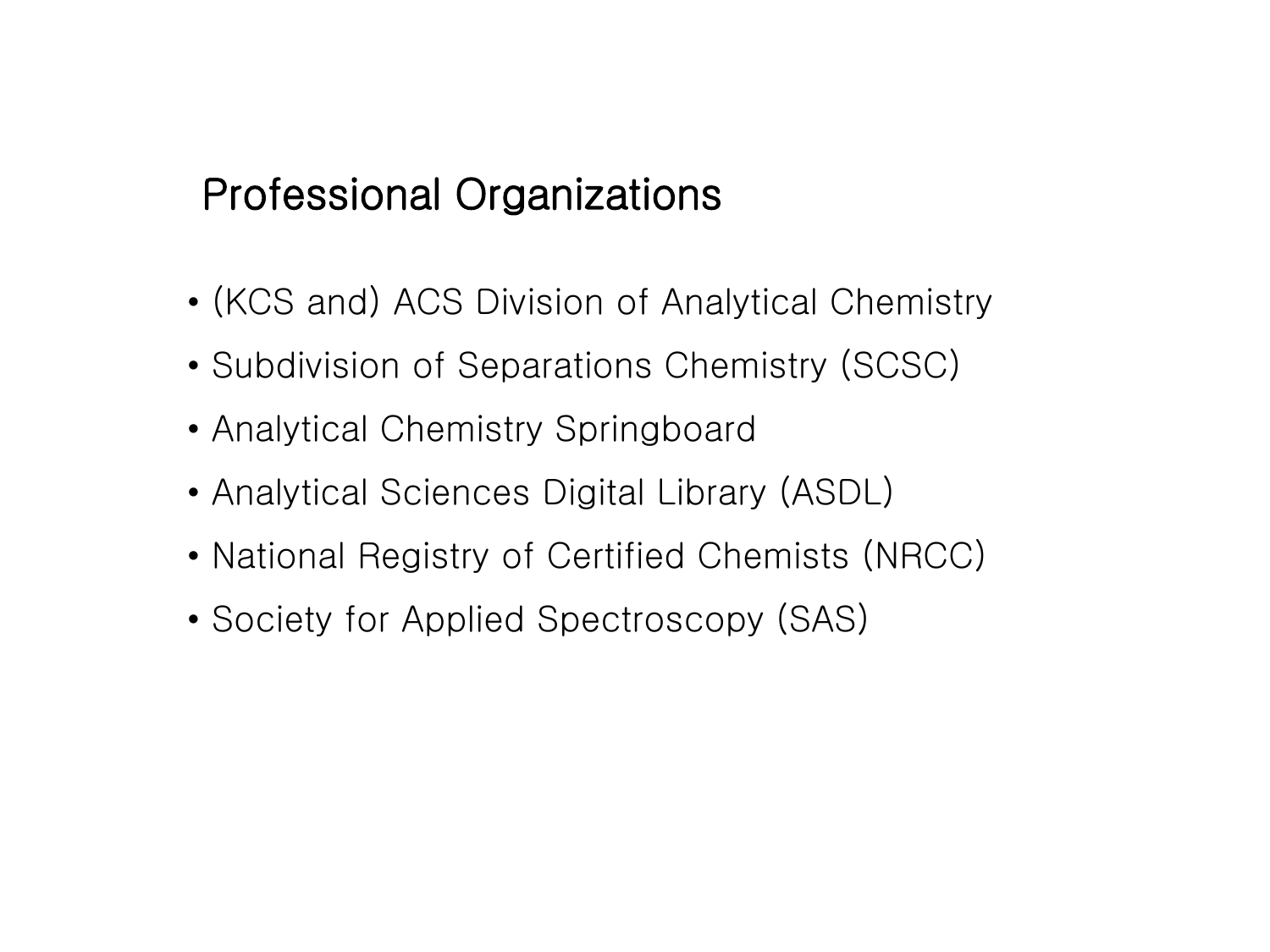# Analytical Chemistry

- 1. Classical method  $\rightarrow$  mass and volume
- 2. Instrumental method  $\rightarrow$  others
- **a. Qualitative Analysis**  $\rightarrow$  organic ; functional group and structure \*organic mixture : Separation prior to this  $\rightarrow$  inorganic ; ion detect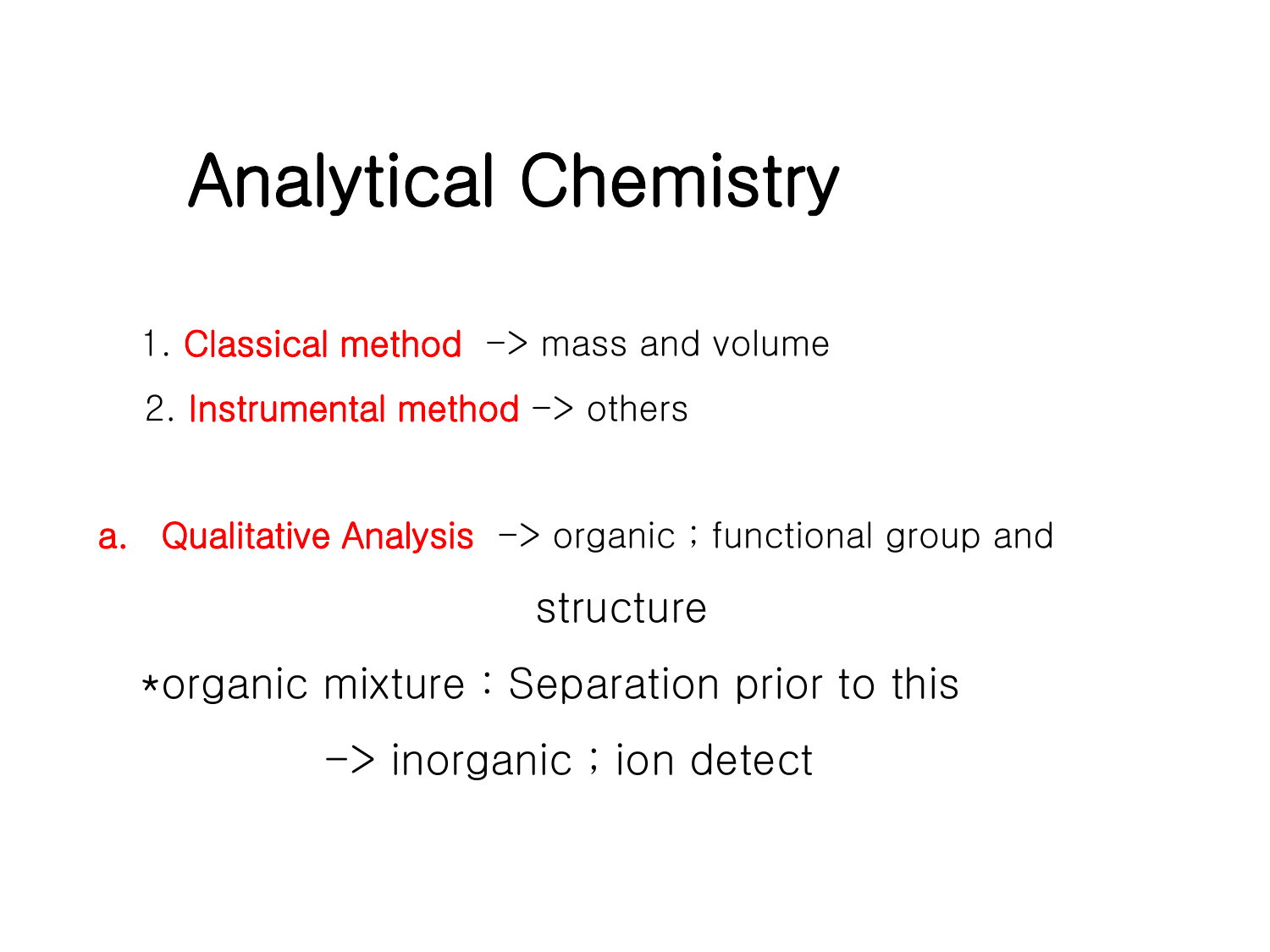## b. Quantitative

- \* Properties of samples affected by coexist elements.
- \* Quantity of contents of sample

 ---상량 분석 (5%이상) ---반미량 분석 (-0.1%) ---미량 분석 (0.1%이하) ---흔적량 (0.01%-0.00000001%)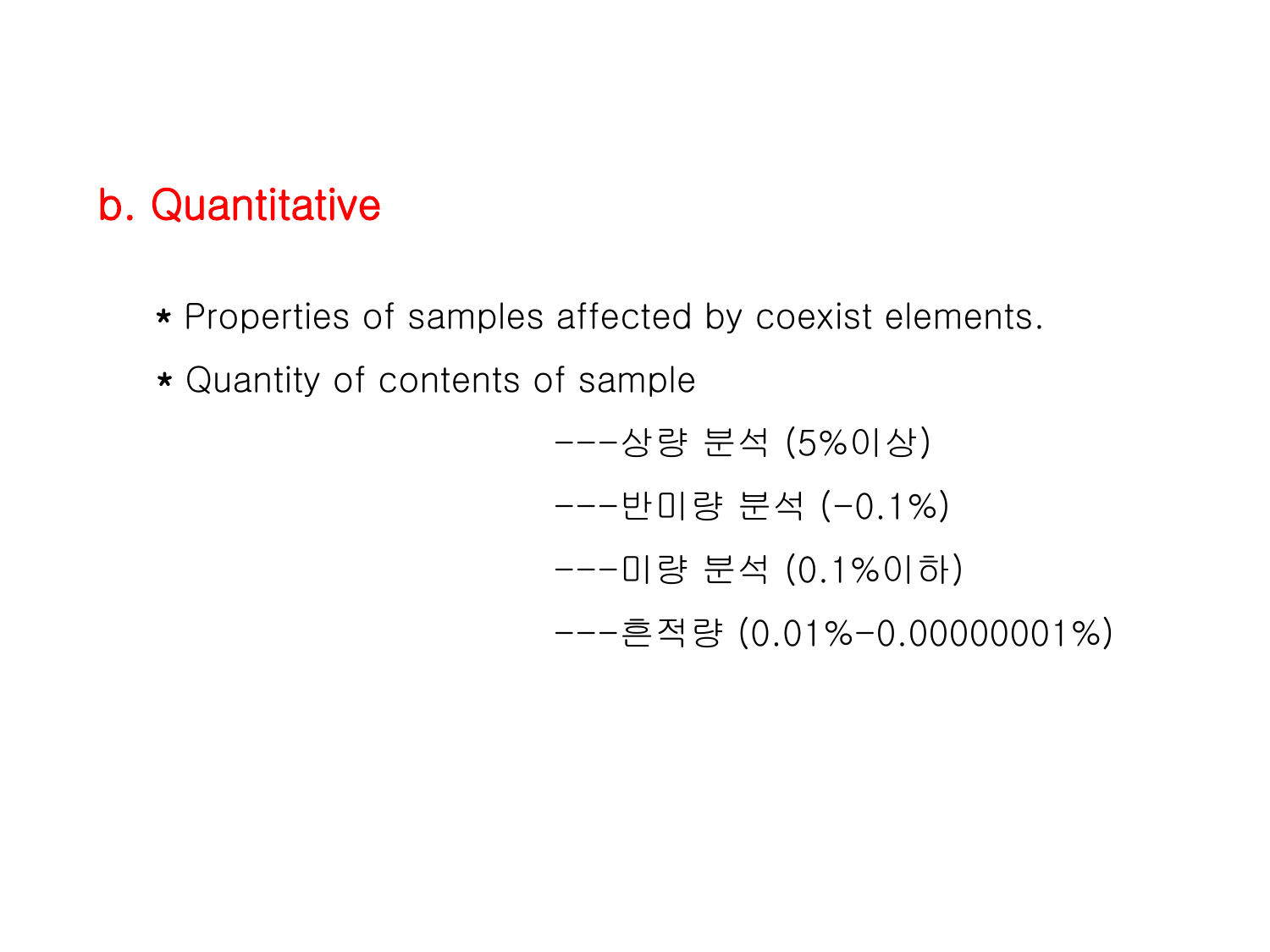## b. 정량분석

\* 시료의 성질 및 특징 : 공존 원소

\* 시료의 량 및 성분 함량

 ---상량 분석 (5%이상) ---반미량 분석 (-0.1%) ---미량 분석 (0.1%이하) ---흔적량 (0.01%-0.00000001%)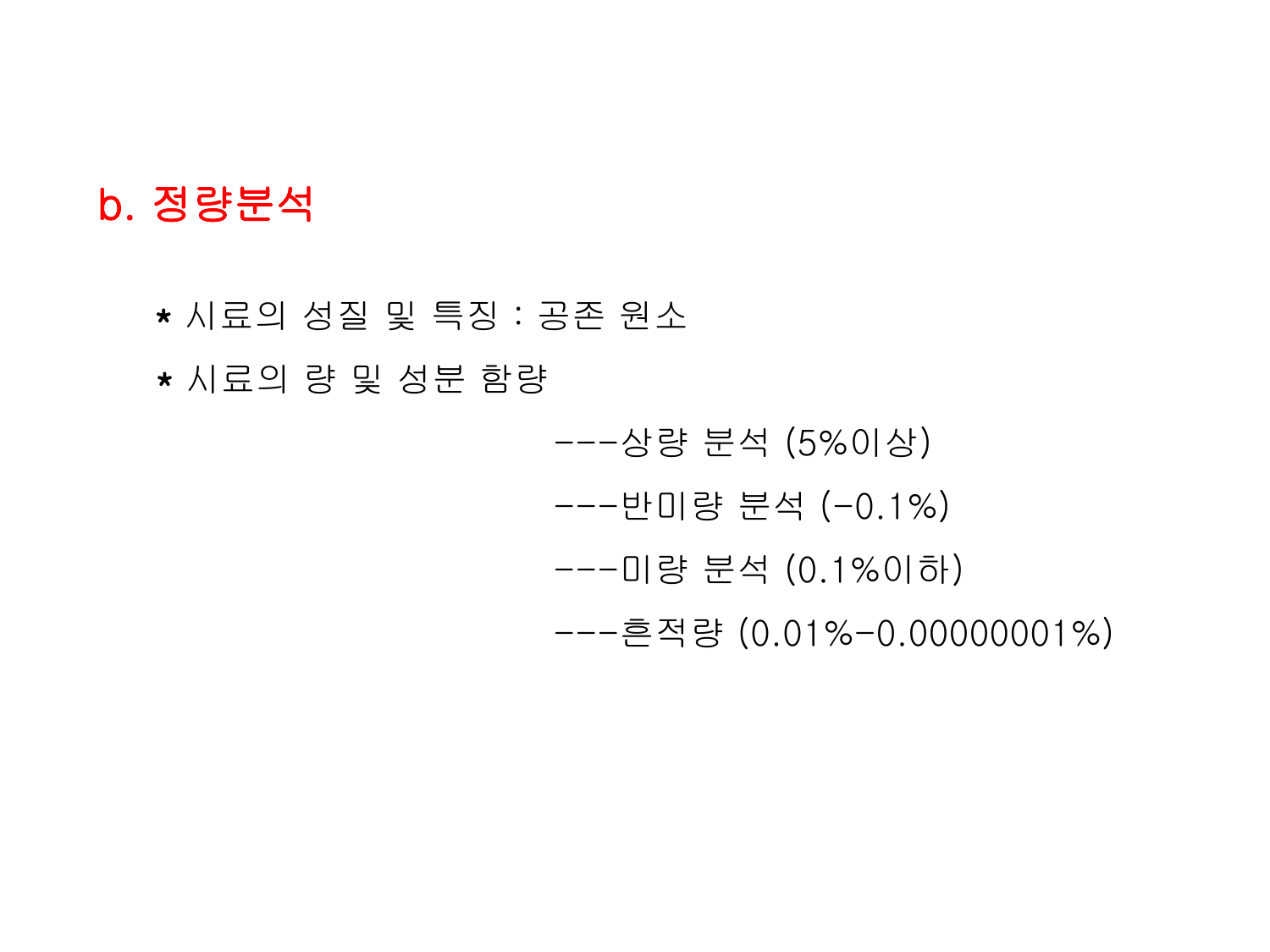• Steps in the analysis process;

1) Sampling

bulk material로 부터 시료의 제조 -분쇄, 혼합,건조,등

2) Preparation of solutions

--- 시료의 종류, 분석 목적에 따라.

3) Separation

--- 측정 성분 또는 방해 성분의 분리

4) Measurement

---기기와 방법에 따라 2,3 과정 차이

5)Report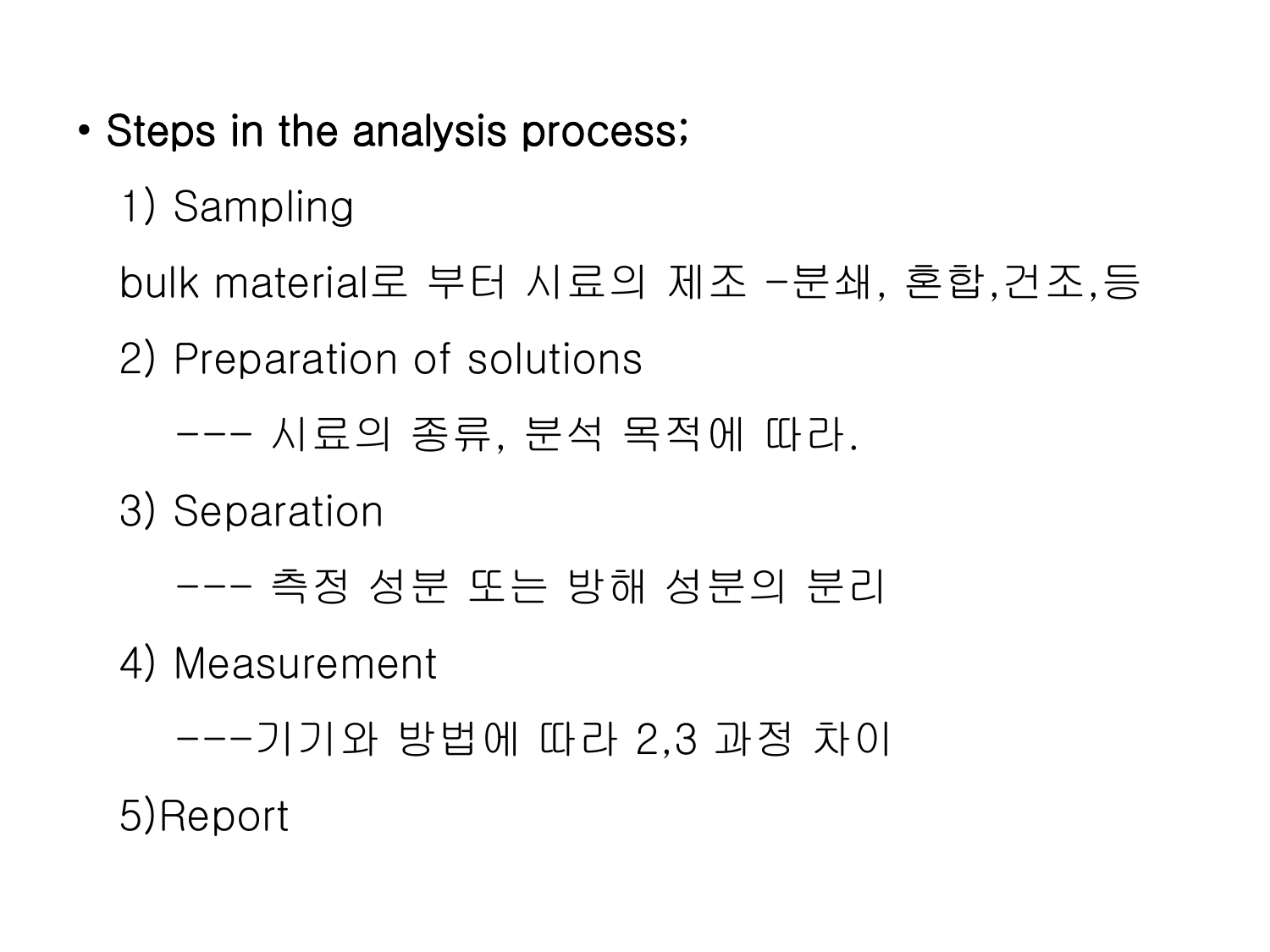## General Steps in a Chemical Analysis

- 1. Formulating the question
- 2. Selecting analytical procedures
	- $-$  literature survey, devise new procedures, internet, references $\cdots$
- 3. Sampling
	- process of selecting representative material
	- "garbage in—garbage out!"
- 4. Sample preparation
	- dissolving, concentrated, remove interferences, masking $\cdots$

## 5. Analysis

- Replicate measurements (Measure the concentration of analyte in several identical **aliquots**)
- "The uncertainty of a measurement is as important as the measurement itself."
- 6. Interpretation and drawing conclusions

## 7. Reporting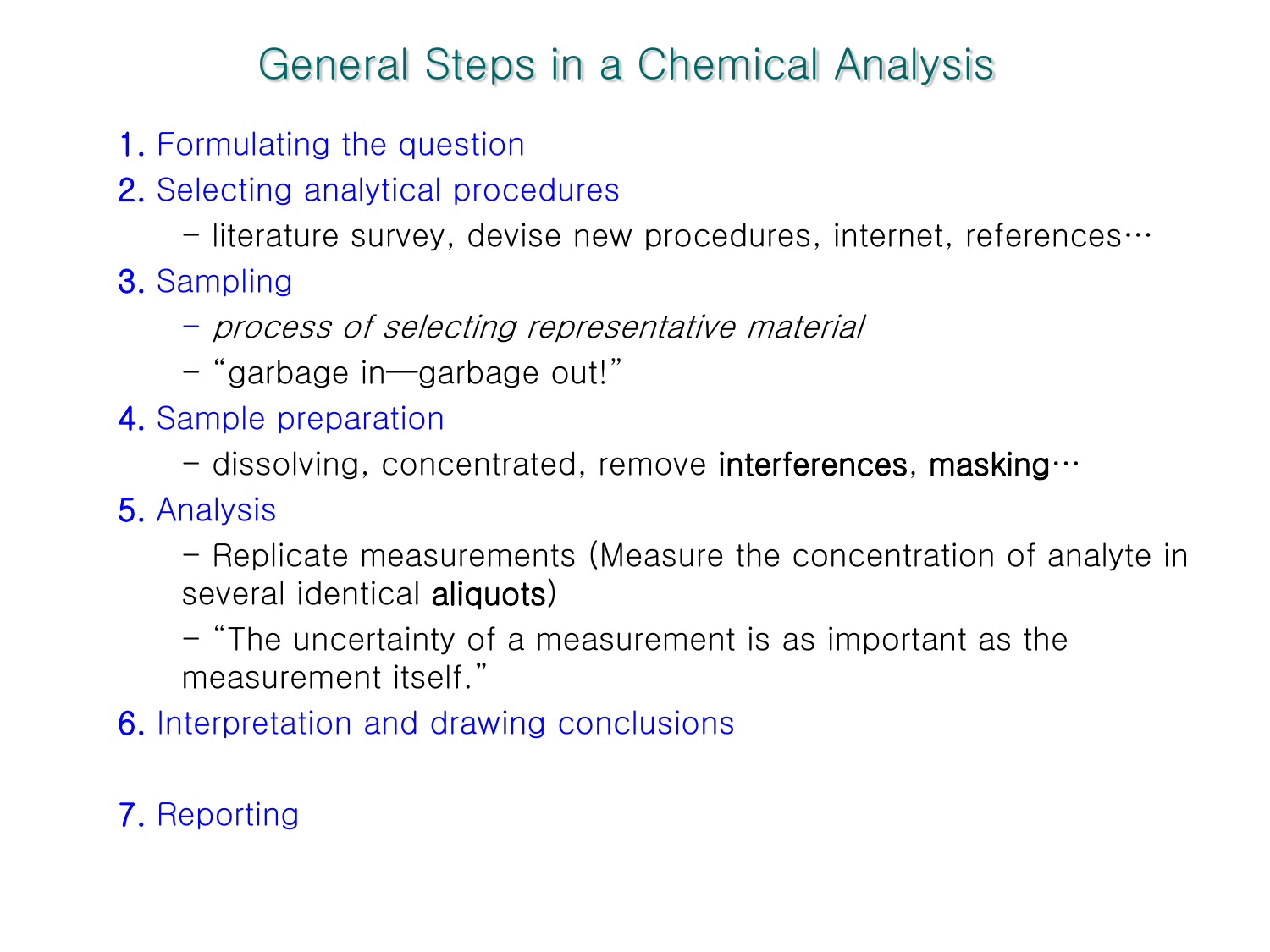

**Deer Kill: A Case Study Illustrating the Use of Analytical Chemistry to Solve a Problem in Toxicology**

## **The Problem**

**The incident began when a park ranger found a dead whitetailed deer near a pond in the Land between the Lakes National Recreation Area in western Kentucky. The ranger enlisted the help of a chemist from the state veterinary diagnostic laboratory to find the cause of death so that further** 



White-tailed deer have proliferated in many parts of the country.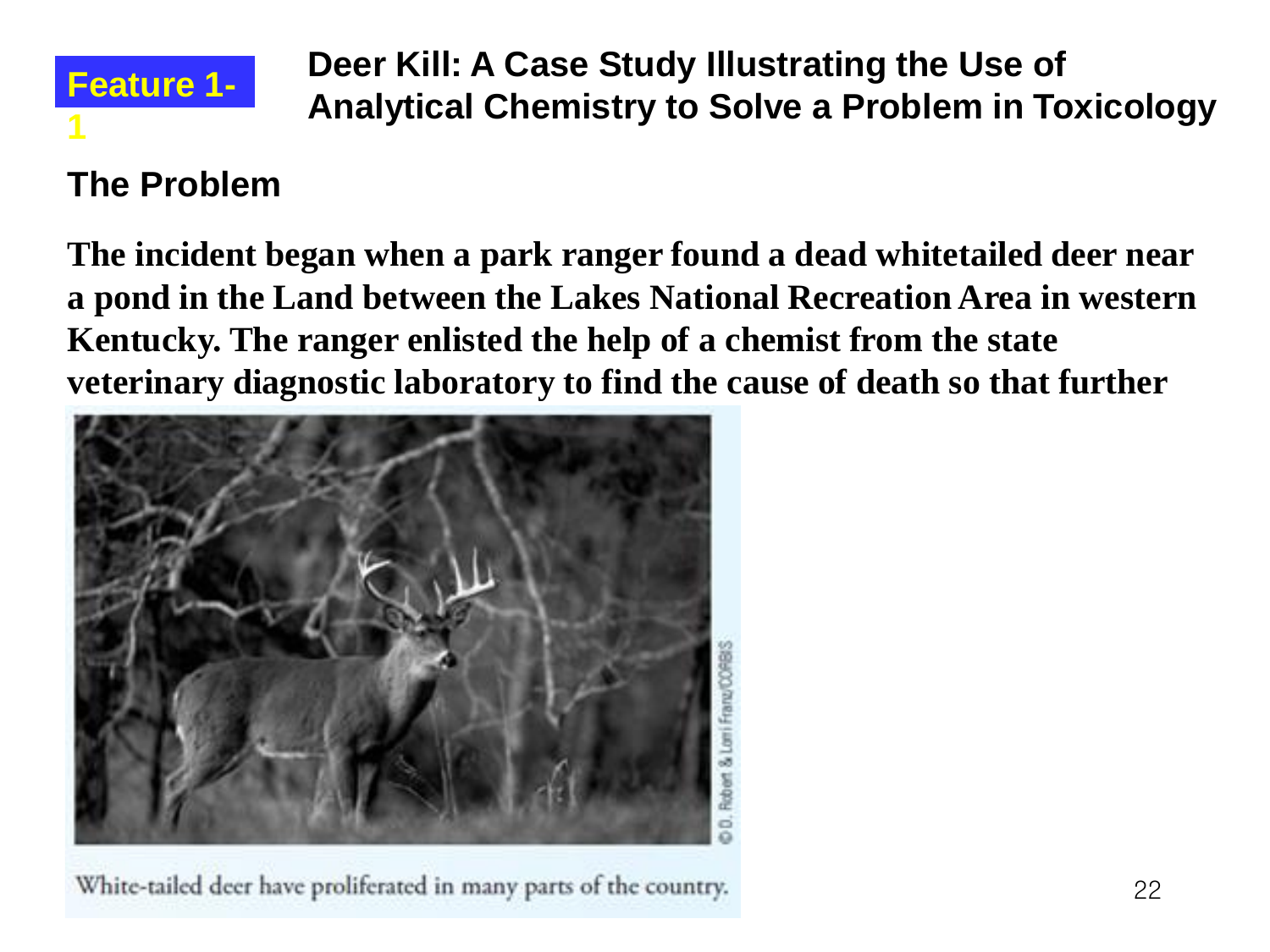**The ranger and the chemist carefully inspected the site where the badly decomposed carcass of the deer had been found. Because of the advanced state of decomposition, no fresh organ tissue samples could be gathered. A few days after the original inquiry, the ranger found two more dead deer near the same location.**

**The investigators then conducted a careful examination of the surrounding area in an attempt to find clues to establish the cause of death.**

**The search covered about 2 acres surrounding the pond. The investigators noticed that grass surrounding nearby power line poles was wilted and discolored. They speculated that a herbicide might have been used on the grass.**

**A common ingredient in herbicides is arsenic in any one of a variety of forms, including arsenic trioxide, sodium arsenite, monosodium methanearsenate, and disodium methanearsenate. The last compound is the disodium salt of mthanearsenic acid, CH3AsO(OH)2, which is very soluble in water and thus finds use as the active ingredient in many herbicides.**

**The herbicidal activity of disodium methanearsenate is due to its reactivity with the sulfhydryl (S3H) groups in the amino acid cysteine. When cysteine in plant enzymes reacts with arsenical compounds, the enzyme function is inhibited, and the plant eventually dies. Unfortunately, similar chemical effects occur in animals as well.**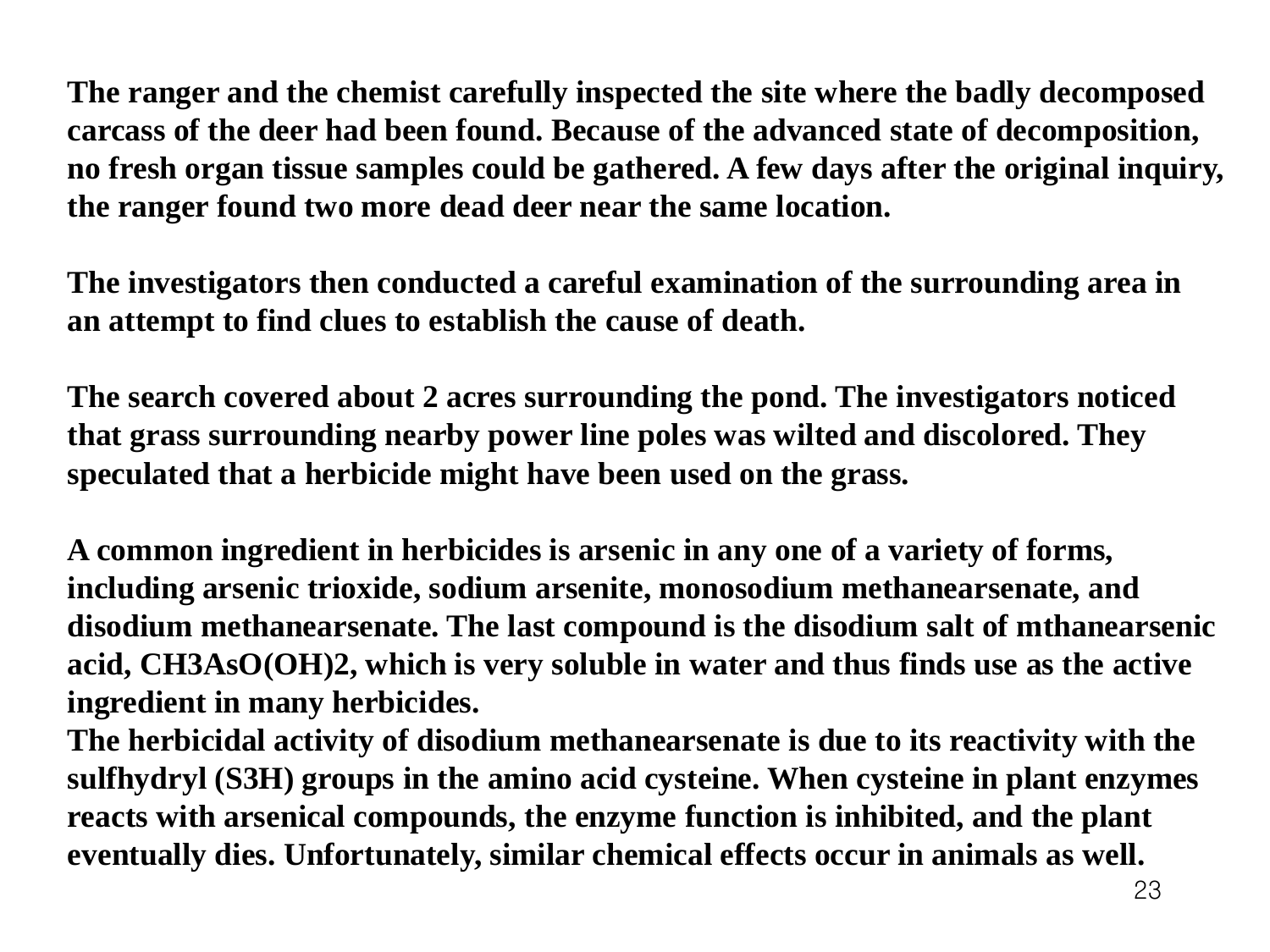The investigators, therefore, collected samples of the discolored dead grass for testing along with samples from the organs of the deer. They planned to analyze the samples to confirm the presence of arsenic and, if present, to determine its concentration in the samples.

## **Selecting a Method**

A scheme for the quantitative determination of arsenic in biological samples is found in the published methods of the **Association of Official Analytical Chemists** (**AOAC**).<sup>3</sup>

In this method, arsenic is distilled as arsine,  $\text{AsH}_3$ , and is then determined by colorimetric measurements.

<sup>3</sup> *Official Methods of Analysis*, 18th ed., Method 973.78 , Washington, DC: Association of Official Analytical Chemists, 2005.

-----------------------------

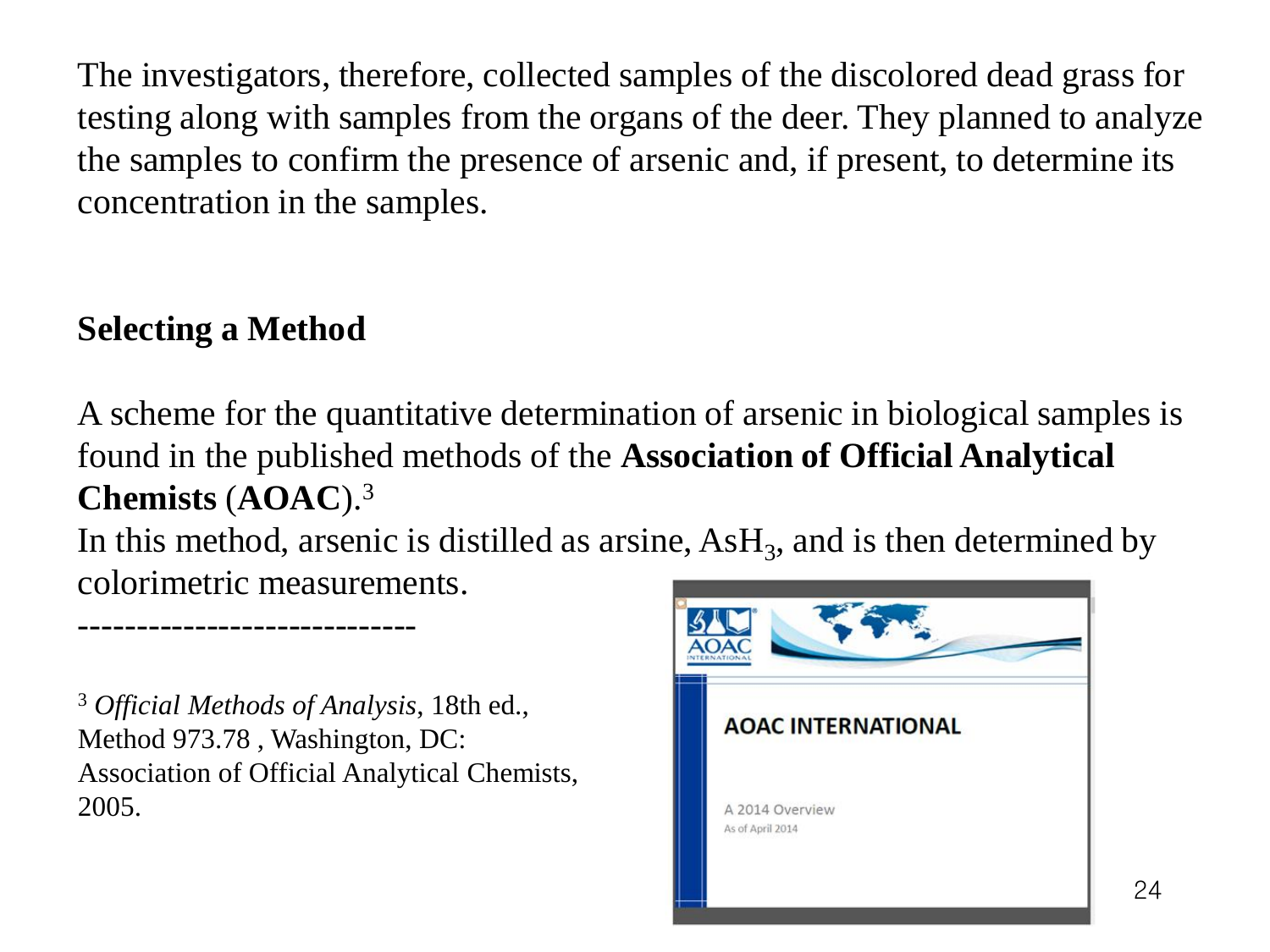## **Processing the Sample: Obtaining Representative Samples**

Back at the laboratory, the deer were dissected, and the kidneys were removed for analysis. The kidneys were chosen because the suspected pathogen (arsenic) is rapidly eliminated from an animal through its urinary tract.

#### **Processing the Sample: Preparing a Laboratory Sample**

Each kidney was cut into pieces and homogenized in a highspeed blender. This step served to reduce the size of the pieces of tissue and to homogenize the resulting laboratory sample.

### **Processing the Sample: Defining Replicate Samples**

Three 10-g samples of the homogenized tissue from each deer were placed in porcelain crucibles. These served as replicates for the analysis.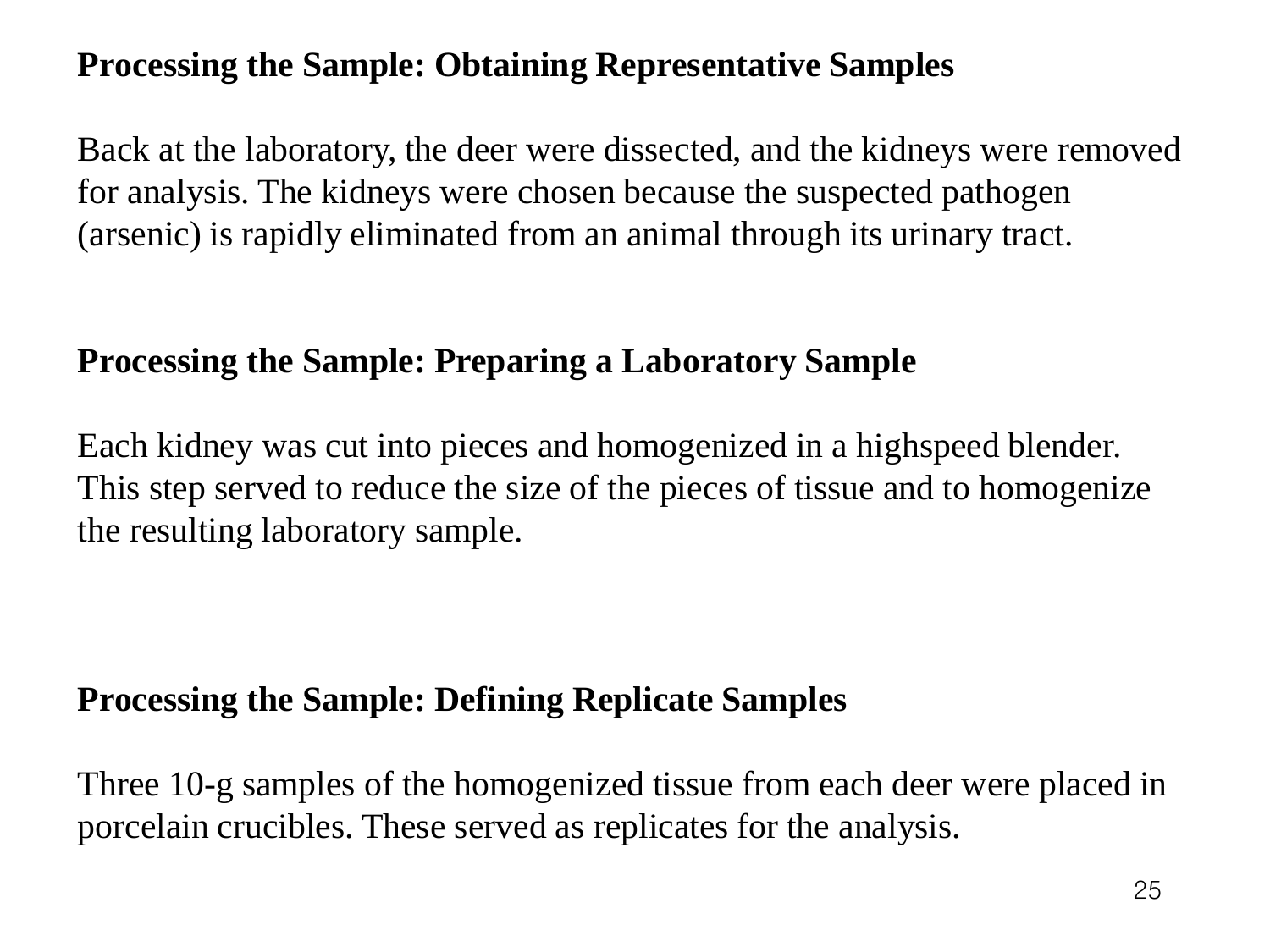#### **Doing Chemistry: Dissolving the Samples**

To obtain an aqueous solution of for analysis, it was necessary to convert its organic matrix to carbon dioxide and water by the process of **dry ashing**. This process involved heating each crucible and sample cautiously over an open flame until the sample stopped smoking. The crucible was then placed in a furnace and heated at 555°C for two hours. Dry ashing served to free the analyte from organic material and convert it to arsenic pentoxide.

The dry solid in each sample crucible was then dissolved in dilute HCl, which converted the  $\text{As}_2\text{O}_5$  to soluble  $\text{H}_3\text{AsO}_4$ .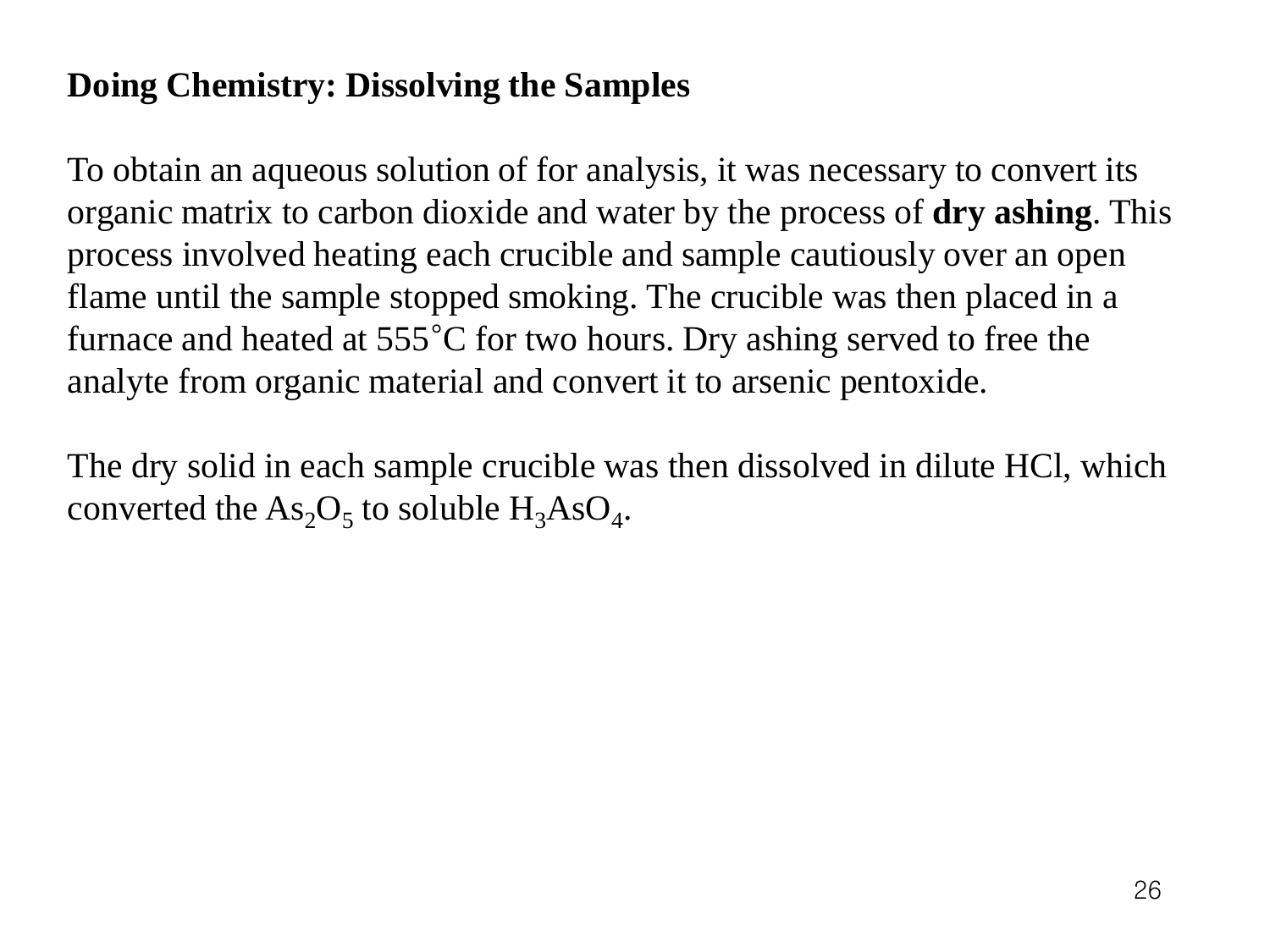#### **Eliminating Interferences**

Arsenic can be separated from other substances that might interfere in the analysis by converting it to arsine,  $\text{AsH}_3$ , a toxic, colorless gas that is evolved when a solution of  $H_3AsO_3$  is treated with zinc.

Here we show arsine,  $AsH<sub>3</sub>$ . Arsine is an extremely toxic, colorless gas with a noxious garlic odor. Analytical methods involving the generation of arsine must be carried out with caution and proper ventilation.



The solutions resulting from the deer and grass samples were combined with  $Sn<sup>2+</sup>$ , and a small amount of iodide ion was added to catalyze the reduction of  $H_3AsO_4$  to  $H_3AsO_3$  according to the following reaction:

$$
H_3AsO_4 + SnCl_2 + 2HCl \rightarrow H_3AsO_3 + SnCl_4 + H_2O
$$

The  $H_3AsO_3$  was then converted to AsH3 by the addition of zinc metal as follows:

$$
H_3AsO_3 + 3Zn + 6HCl \rightarrow AsH_3(g) + 3ZnCl_2 + 3H_2O \qquad \qquad \text{27}
$$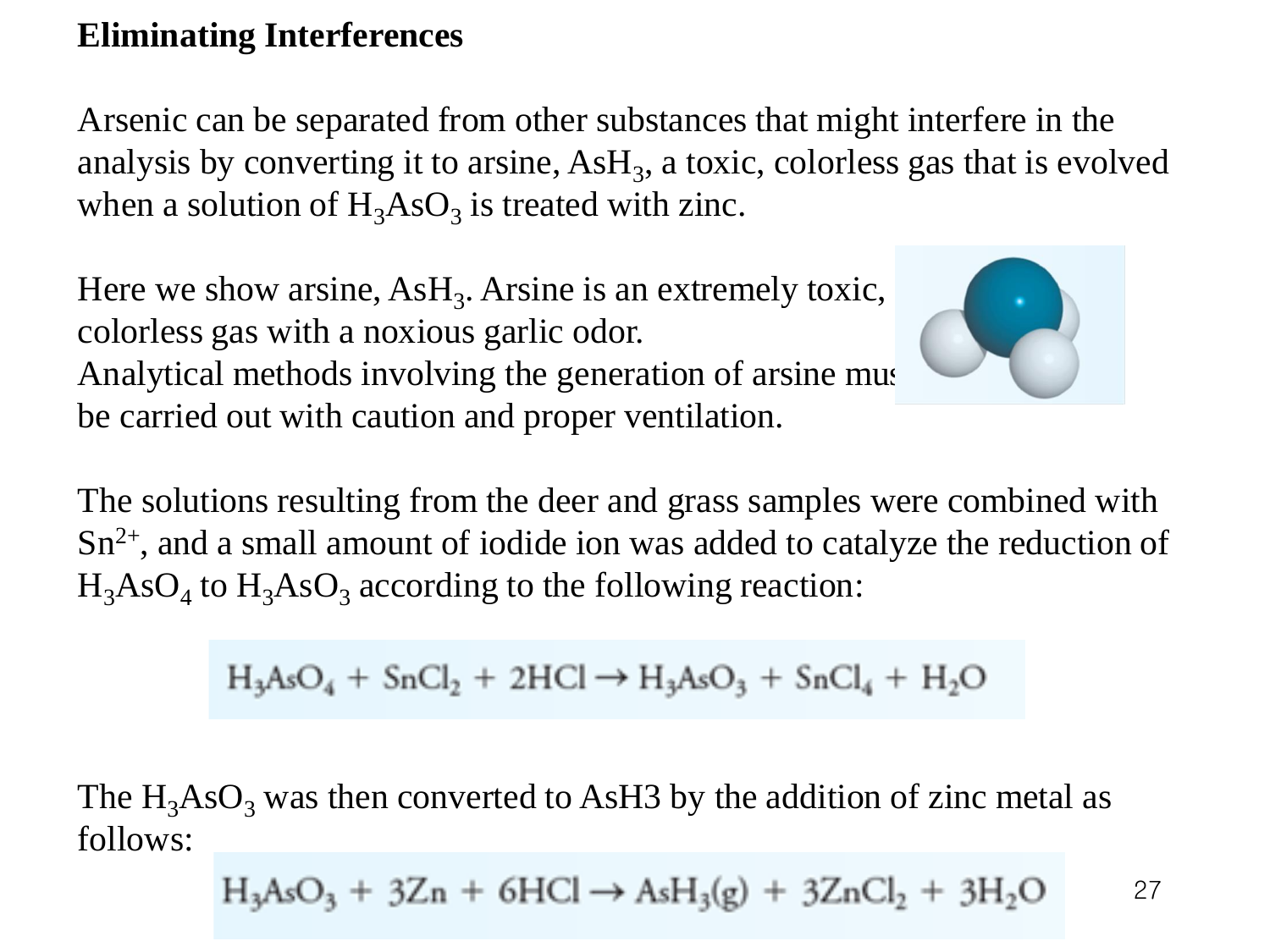The entire reaction was carried out in flasks equipped with a stopper and delivery tube so that the arsine could be collected in the absorber solution as shown in **Figure 1F-1**. The arrangement ensured that interferences were left in the reaction flask and that only arsine was collected in the absorber in



Figure 1F-1 An easily constructed apparatus for generating arsine, AsH<sub>3</sub>.

Arsine bubbled into the solution in the cuvette reacts with silver diethyldithiocarbamate to form a colored complex compound according to the following

$$
AsH_s+6Ag^++3\begin{bmatrix}C_2H_s\\&N-C\end{bmatrix}S^{-}\\C_2H_s\begin{bmatrix}\\&S\end{bmatrix} \longrightarrow
$$

28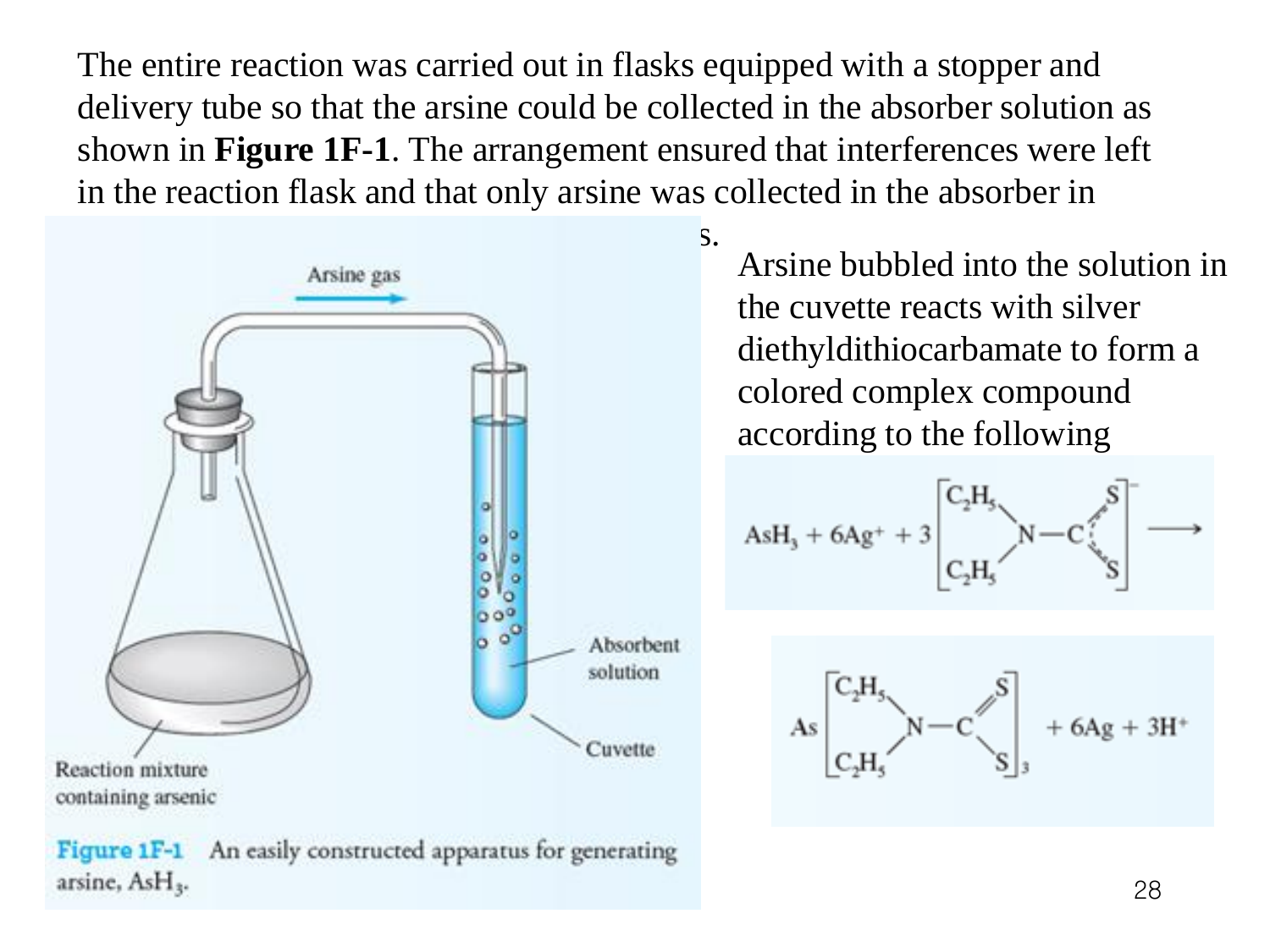

Molecular model of diethyldithiocarbamate. This compound is an analytical reagent used in determining arsenic.

### **Measuring the Amount of the Analyte**

The amount of arsenic in each sample was determined by measuring the intensity of the red color formed in the cuvettes with an instrument called a spectrophotometer.

As shown in Chapter 26, a spectrophotometer provides a number called **absorbance** that is directly proportional to the color intensity, which is also proportional to the concentration of the species responsible for the color.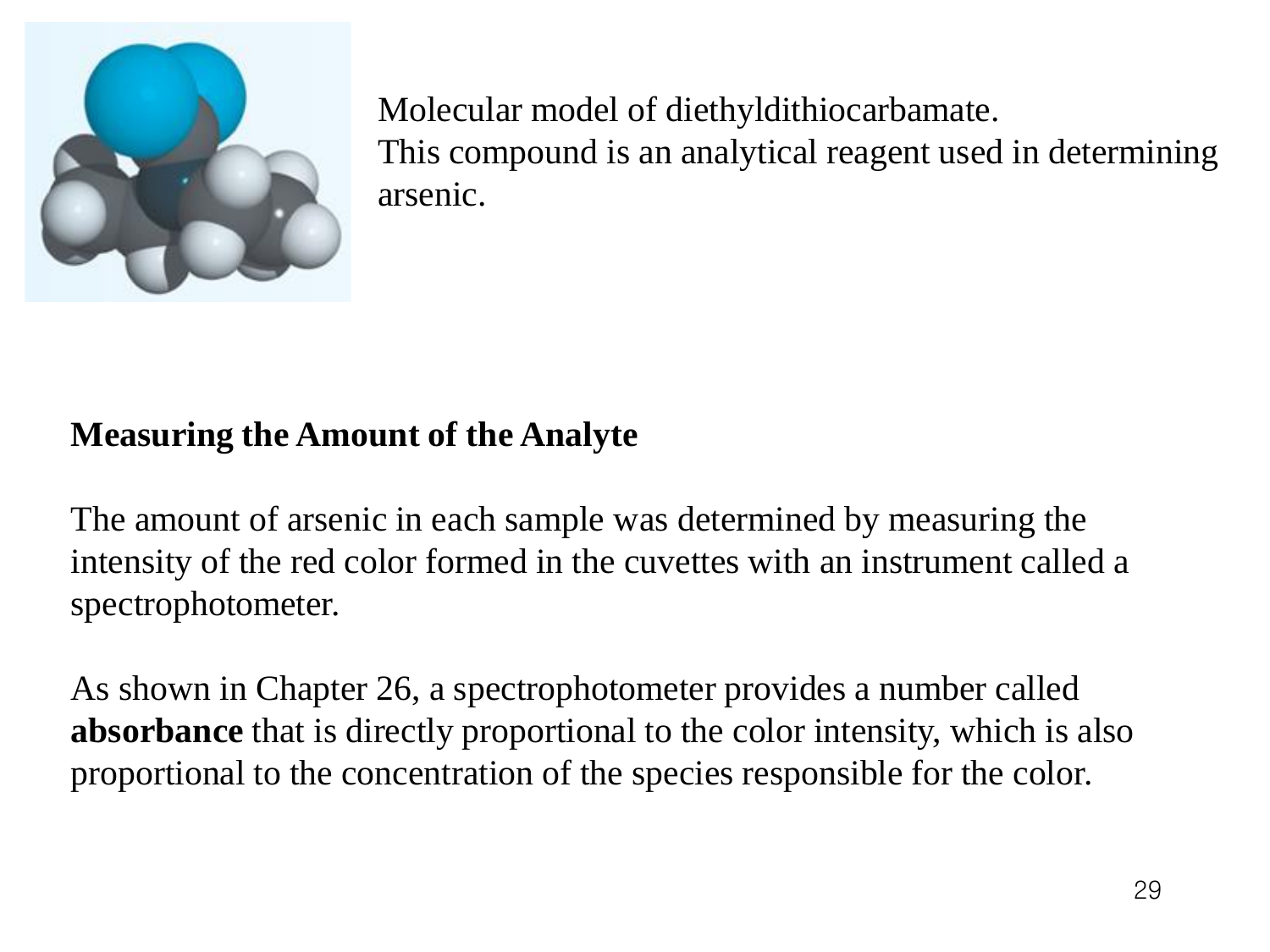

Figure 1F-2 Constructing and using a calibration curve to determine the concentration of arsenic. The absorbances of the solutions in the cuvettes are measured using a spectrophotometer. The absorbance values are then plotted against the concentrations of the solutions in the cuvettes, as illustrated in the graph. Finally, the concentrations of the unknown solutions are read from the plot, as shown by the dark arrows.

The upper part of **Figure 1F-2**  shows that the color becomes more intense as the arsenic content of the standards increases from 0 to 25 parts per million (ppm).

**To use absorbance for analytical purposes, a calibration curve must be generated by measuring the absorbance of several solutions that contain known concentrations of analyte.**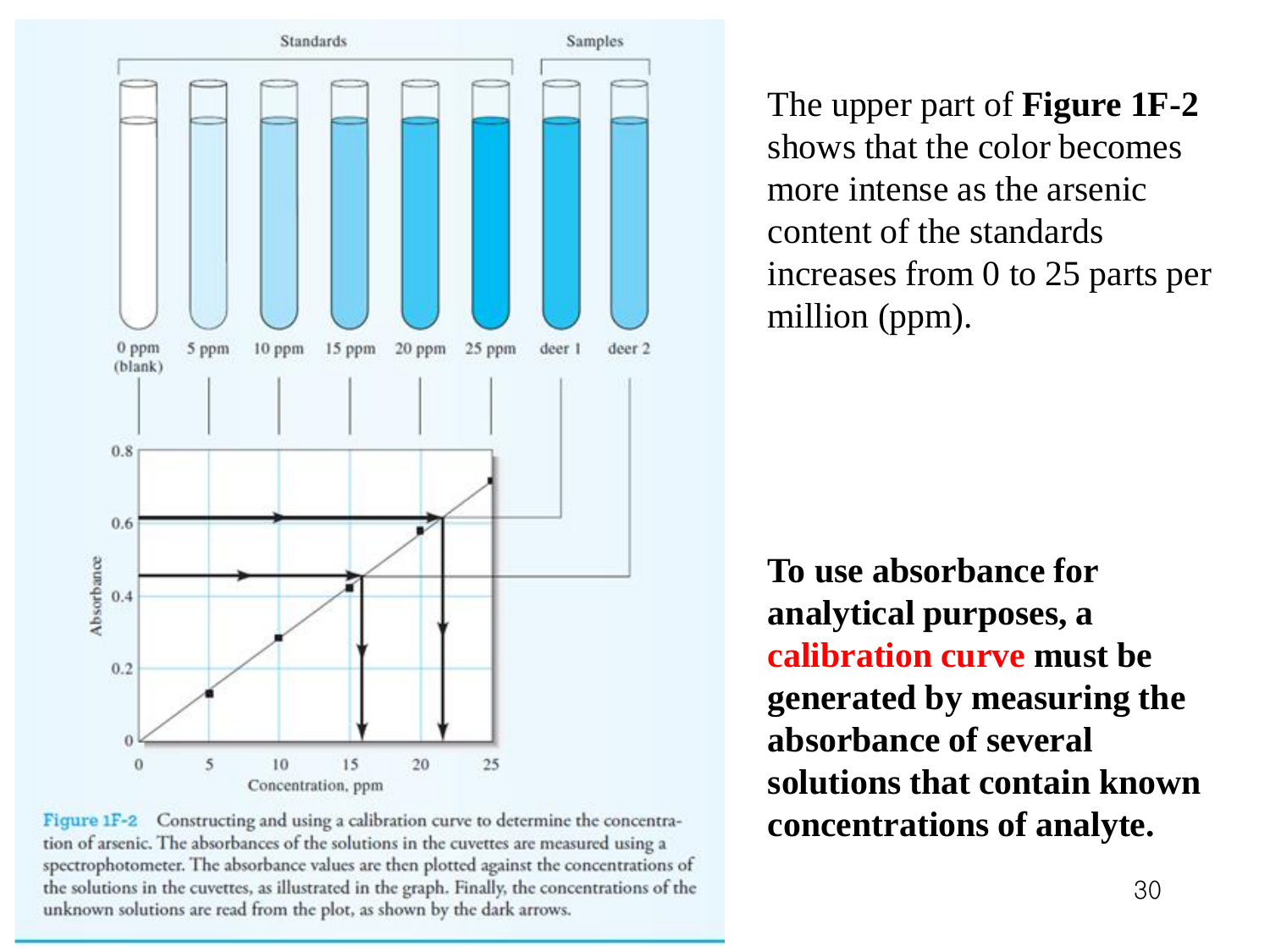### **Calculating the Concentration**

The absorbance for the standard solutions containing known concentrations of arsenic are plotted to produce a calibration curve (Figure 1F-2). Each vertical line between the upper and lower parts of Figure 1F-2 ties intensity of each solution is represented by its absorbance, which is plotted on the vertical axis of the calibration curve.

Note that the absorbance increases from 0 to about 0.72 as the concentration of arsenic increases from 0 to 25 parts per million. The concentration of arsenic in each standard solution corresponds to the vertical grid lines of the calibration curve as shown. This curve is then used to determine the concentration of the two unknown solutions shown on the right. We first find the absorbances of the unknowns on the absorbance axis of the plot and then read the corresponding concentrations on the concentration axis. The lines leading from the cuvettes to the calibration curve show that the concentrations of arsenic in the two deer samples were 16 ppm and 22 ppm, respectively.

very high level of arsenic suggested that the grass had been sprayed with an 31 Arsenic in kidney tissue of an animal is toxic at levels above about 10 ppm, so it was probable that the deer were killed by ingesting an arsenic compound. The tests also showed that the samples of grass contained about 600 ppm arsenic. This arsenical herbicide. The investigators concluded that the deer had probably died as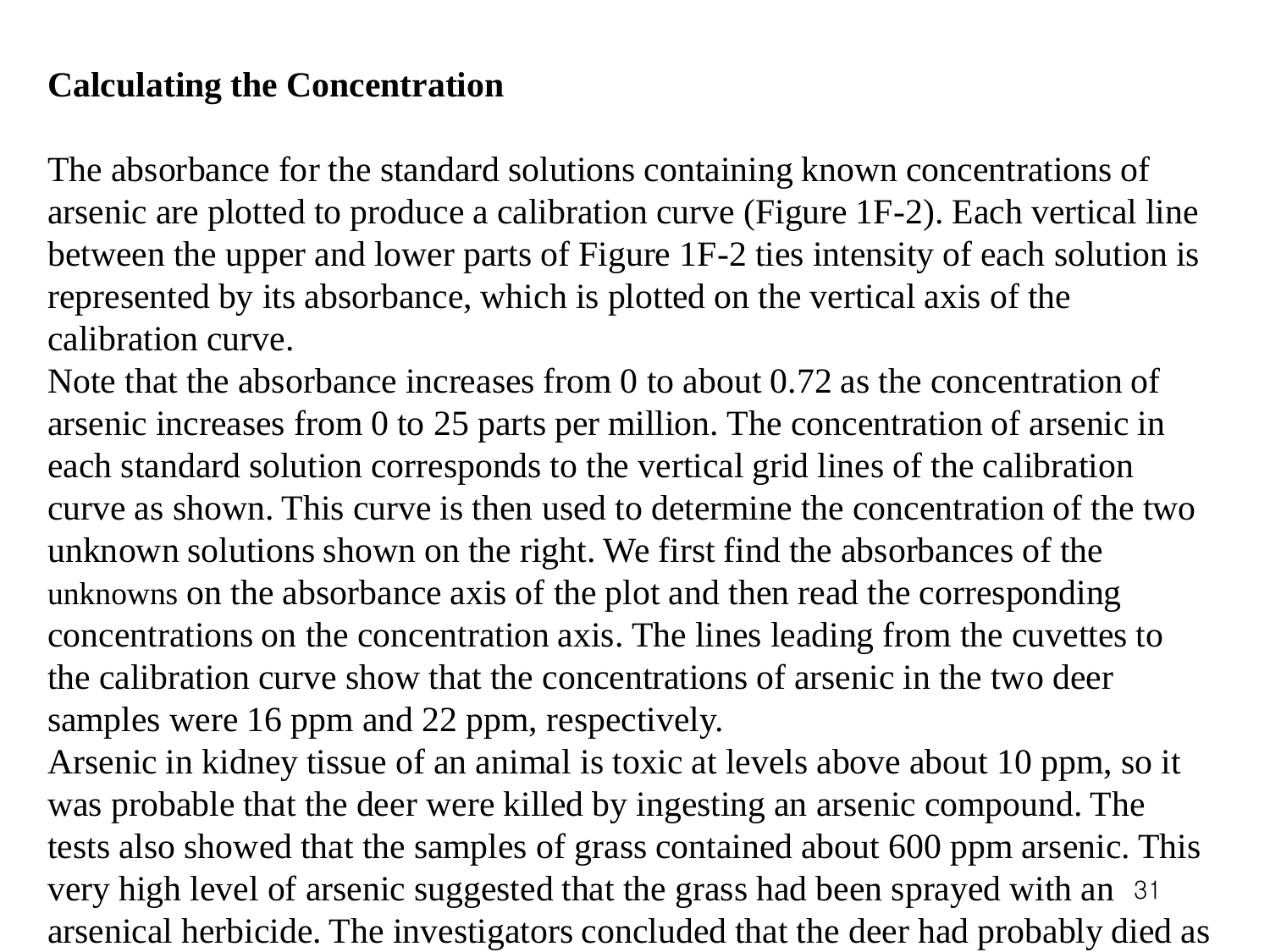## **Estimating the Reliability of the Data**

The data from these experiments were analyzed using the statistical methods described in Chapters 5- 8. For each of the standard arsenic solutions and the deer samples, the average of the three absorbance measurements was calculated.

The average absorbance for the **replicates** is a more reliable measure of the concentration of arsenic than a single measurement. **Leasts quares analysis** of the standard data (see Section 8D) was used to find the best straight line among the points and to calculate the concentrations of the unknown samples along with their **statistical uncertainties** and **confidence limits**.